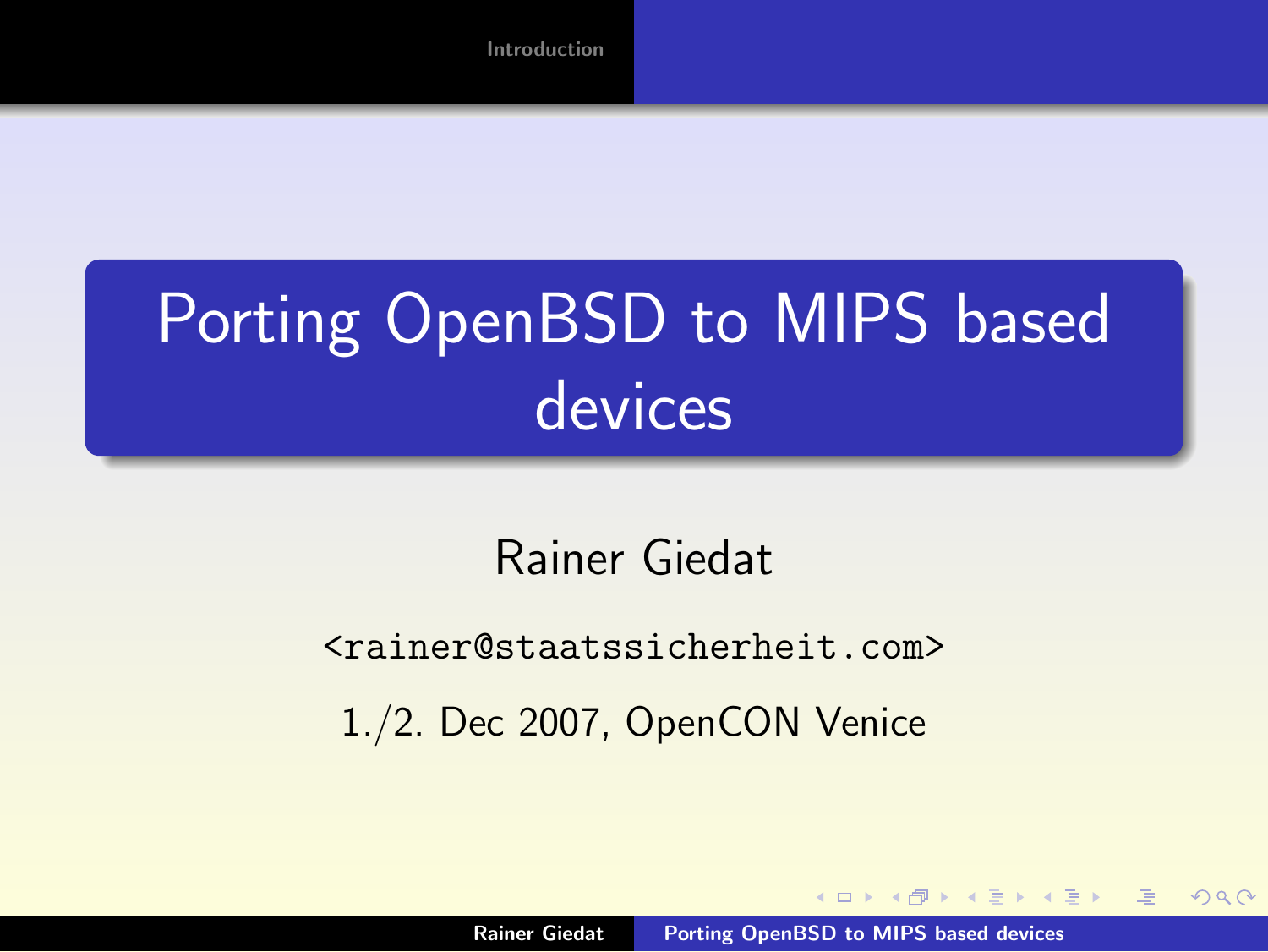**[Motivation](#page-2-0)** [Become familiar with the architecture](#page-6-0) [Compiling cross](#page-7-0) [Port Board](#page-20-0)

## **Motivation**

- Do something new/challenging
- Learn how stuff works (OpenBSD/Hardware)
- Do something usefull
- **Have funll**

**K ロ ▶ K 御 ▶ K 君 ▶ K 君 ▶** ..

<span id="page-1-0"></span>唾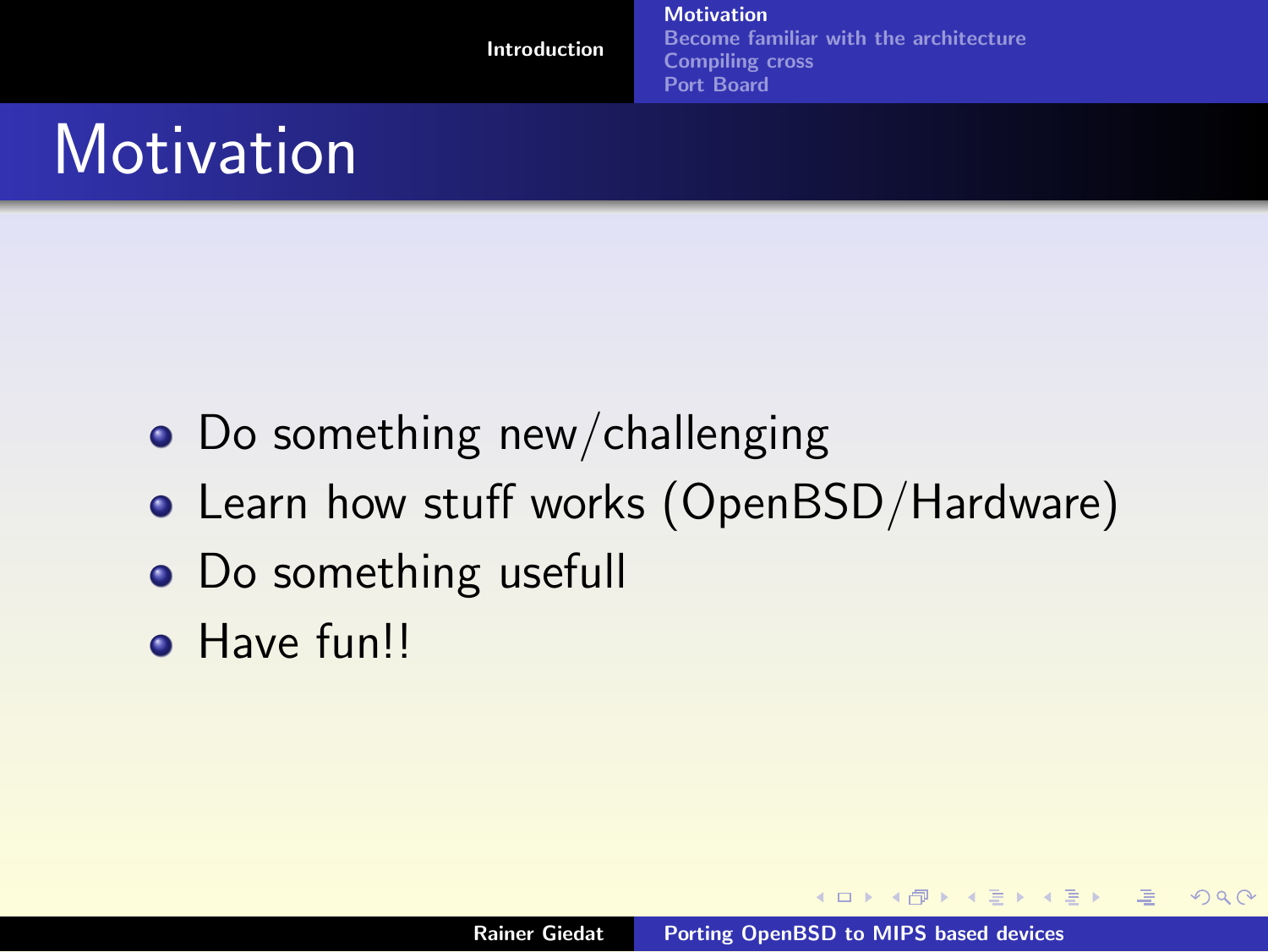**[Motivation](#page-2-0)** [Become familiar with the architecture](#page-6-0) [Compiling cross](#page-7-0) [Port Board](#page-20-0)

## The hardware

#### Linksys WRT54G

- Broadcom BCM47xx SoC
	- MIPS32 4Kc CPU (BCM3302)
	- 200 MHz
	- RAM: 32 MB (14MB)
	- 2 FastEthernet interfaces
	- BCM43xx 802.11 interface
	- **ADMtek ADM6996L switch**

<span id="page-2-0"></span>**K ロ ≯ K 倒 ≯ K ミ ≯ K ミ ≯**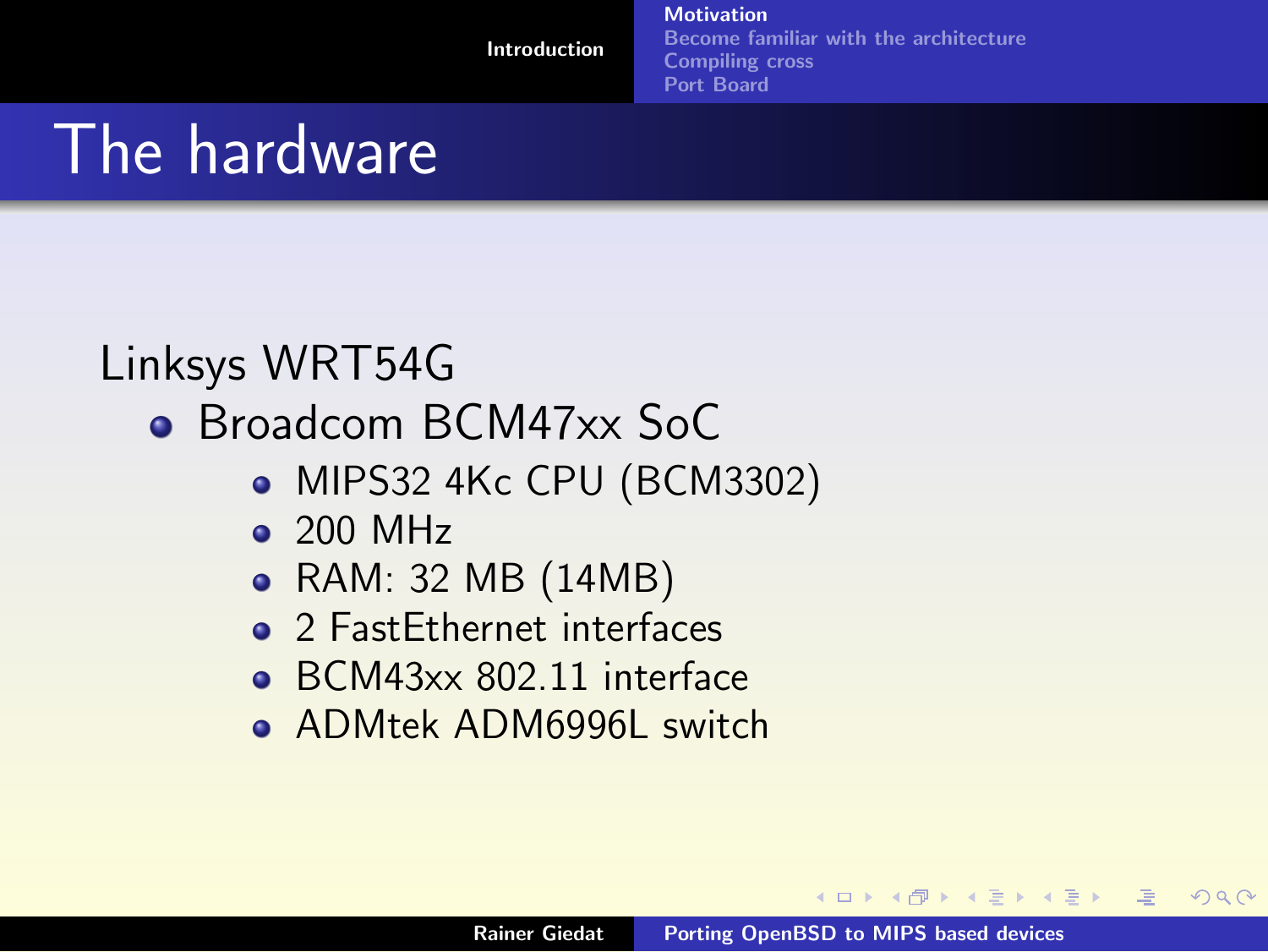**[Motivation](#page-2-0)** [Become familiar with the architecture](#page-6-0) [Compiling cross](#page-7-0) [Port Board](#page-20-0)



- OpenWRT (Linux, GPL)
- CFE (Broadcoms Common Firmware Environment, BSD)
- Maybe OpenBSD soon ;)

**K ロ ▶ K 御 ▶ K 唐 ▶ K 唐 ▶** 

唾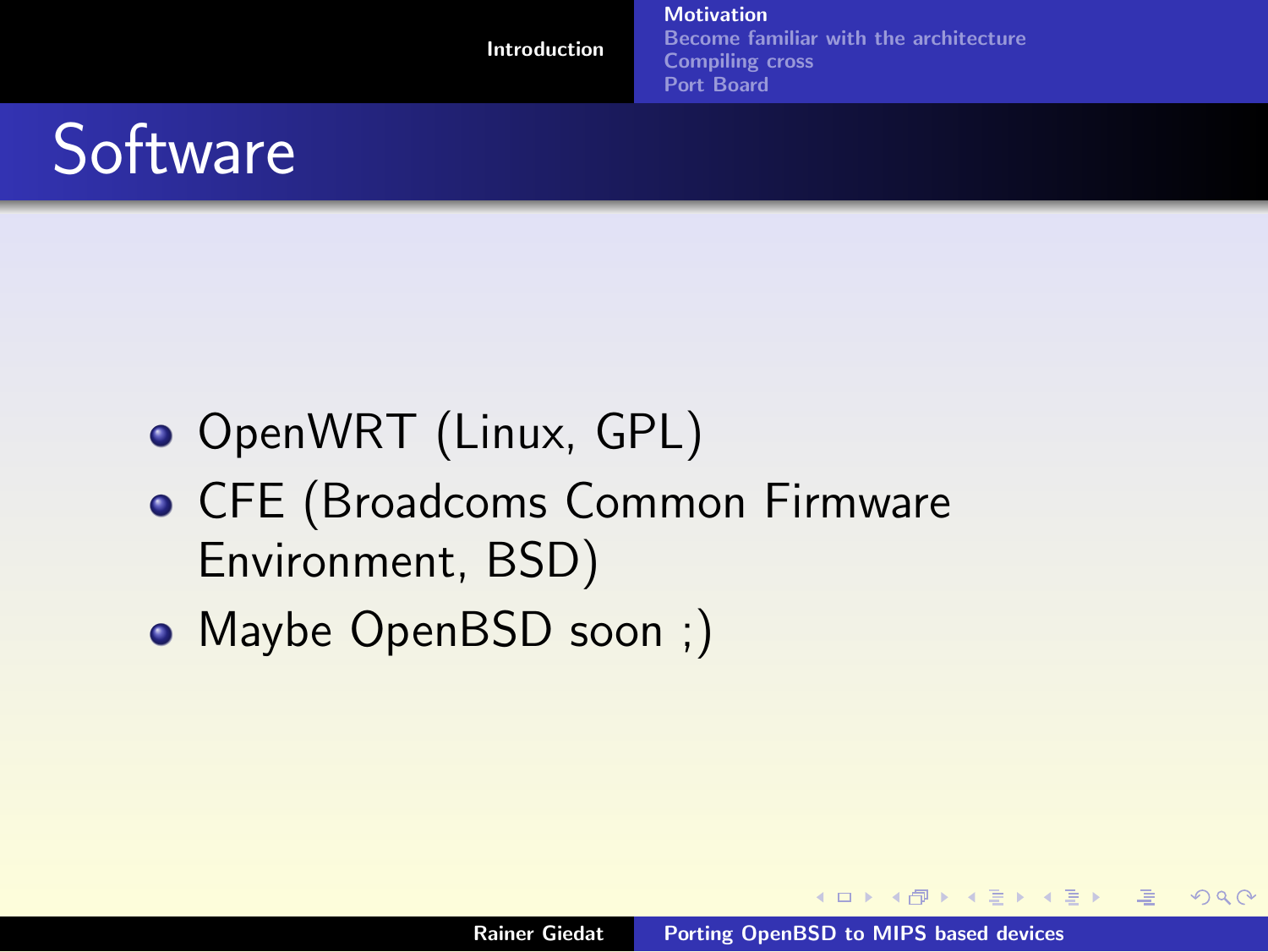**[Motivation](#page-2-0)** [Become familiar with the architecture](#page-6-0) [Compiling cross](#page-7-0) [Port Board](#page-20-0)

## More MIPS32 hardware

- Alchemy systems
- Routerboard.com
- $\bullet$  IBM  $z50$
- **Atheros based WLAN routers**
- All kinds of embedded systems...

**K ロ ▶ K 御 ▶ K 君 ▶ K 君 ▶** ..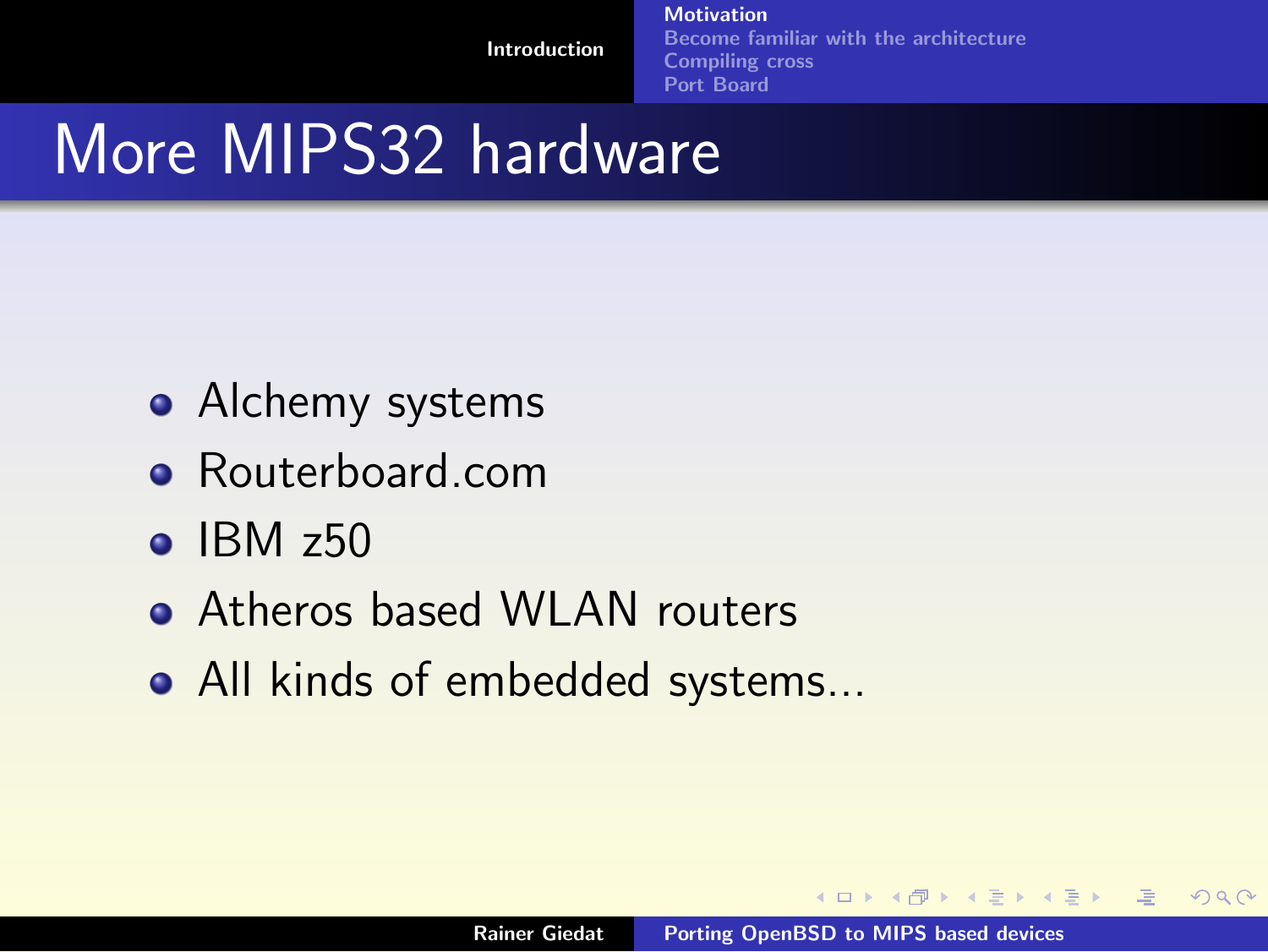

Small demo programm with serial console (barebone)

- Learn how to compile cross
- Learn little MIPS assembly
- **•** learn how to load and boot binaries
- **•** Find the serial console

 $4.17 \times$ 

- 4個 ▶ - 4回 ▶ - 4回 ▶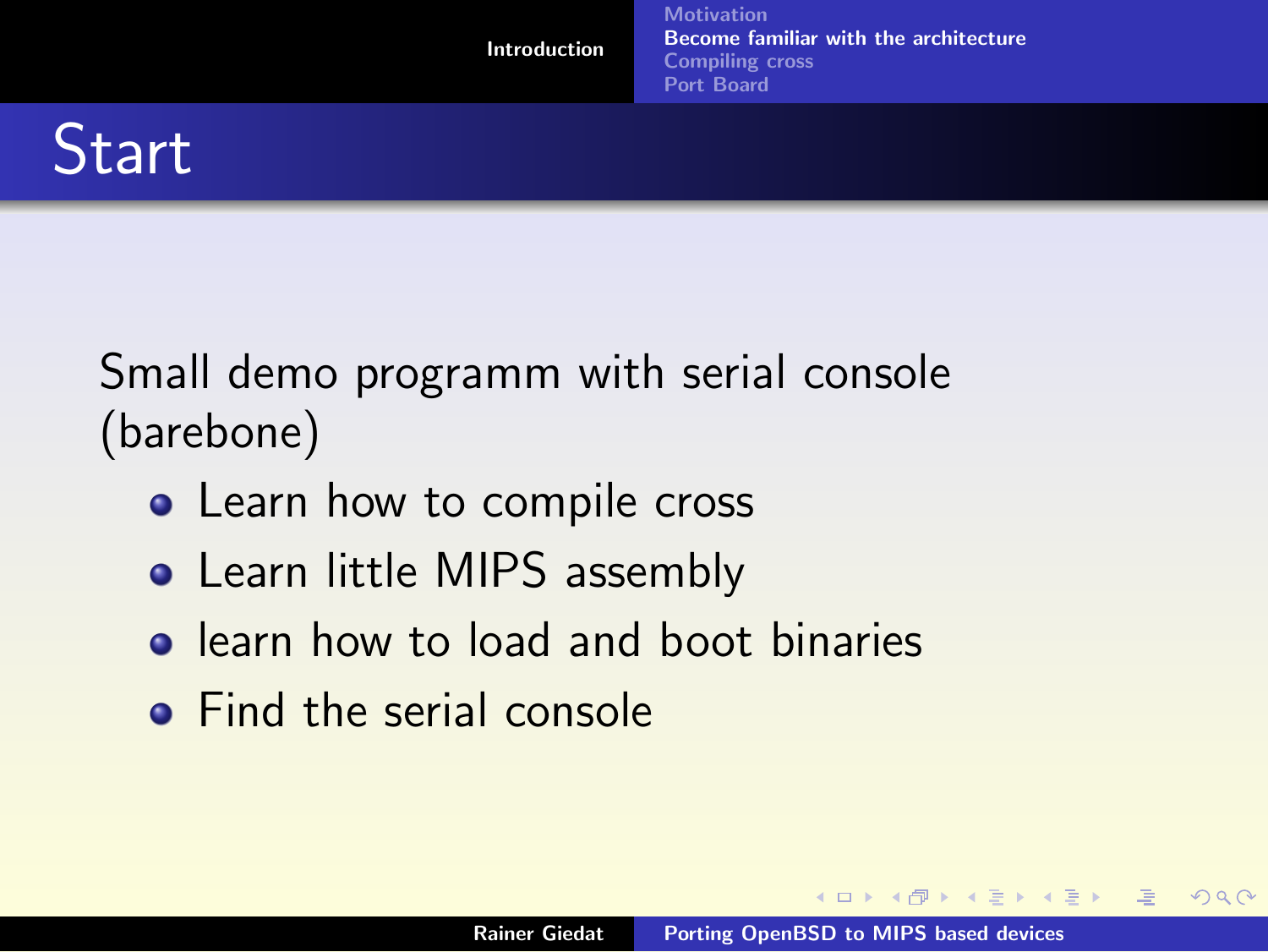**[Motivation](#page-2-0)** [Become familiar with the architecture](#page-6-0) [Compiling cross](#page-7-0) [Port Board](#page-20-0)

# Cross Compiler

- Nice OpenBSD cross compile framework
- Hard to configure gcc
- Crazy bugs (Id)

**K ロ ▶ K 御 ▶ K 唐 ▶ K 唐 ▶** 

<span id="page-6-0"></span>唾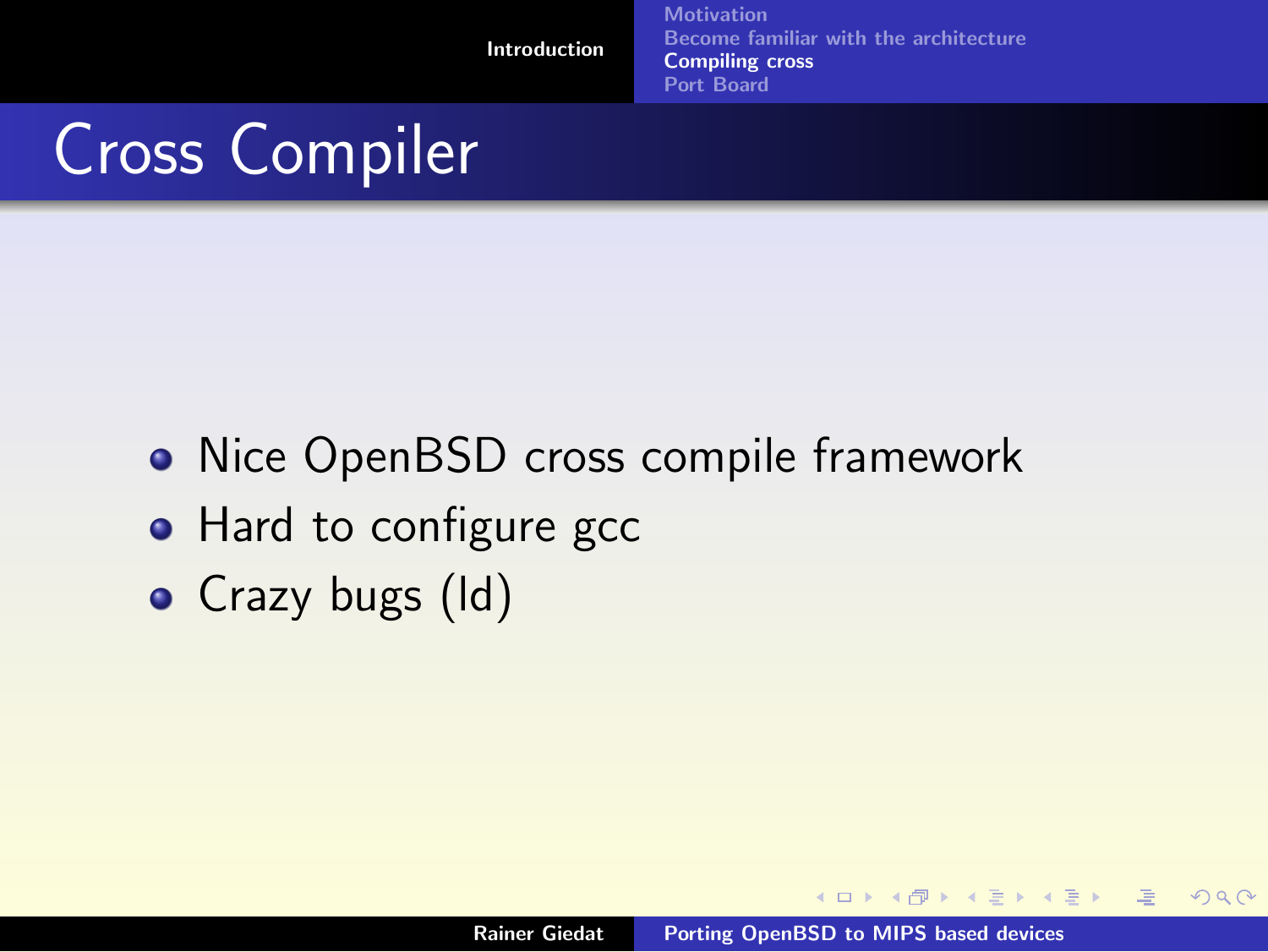**[Motivation](#page-2-0)** [Become familiar with the architecture](#page-6-0) [Compiling cross](#page-7-0) [Port Board](#page-20-0)

## Toolchain target mipsel for OpenBSD

- Building BFD library to support mipsel on OpenBSD
- Configuring Id, gas and gcc for the new target Examples:
	- gcc ( $\text{gcc}/\text{gcc}/\text{config.gcc}$ )
	- Id (binutils/Id/configure.tgt)

<span id="page-7-0"></span>**K ロ ▶ K 御 ▶ K 君 ▶ K 君 ▶** ...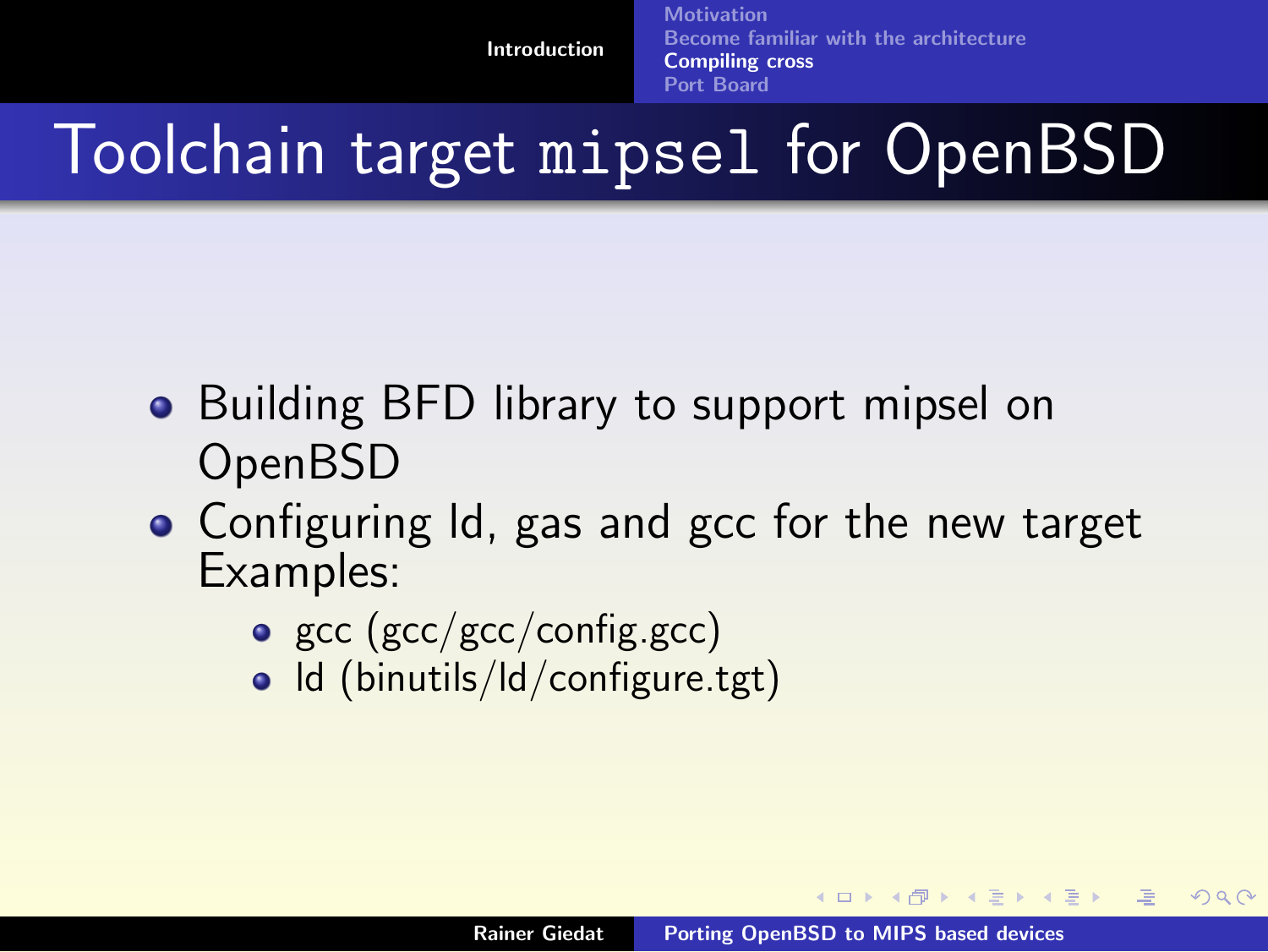**[Motivation](#page-2-0)** [Become familiar with the architecture](#page-6-0) [Compiling cross](#page-7-0) [Port Board](#page-20-0)

## Use the cross compile framework

#### Makefile.cross

```
Board and CPU
```

```
export TARGET_ARCH=mipsel
export TARGET=bcm47xx
make -f Makefile.cross cross-tools
```
**K ロ ▶ K 御 ▶ K 君 ▶ K 君 ▶** ...

哇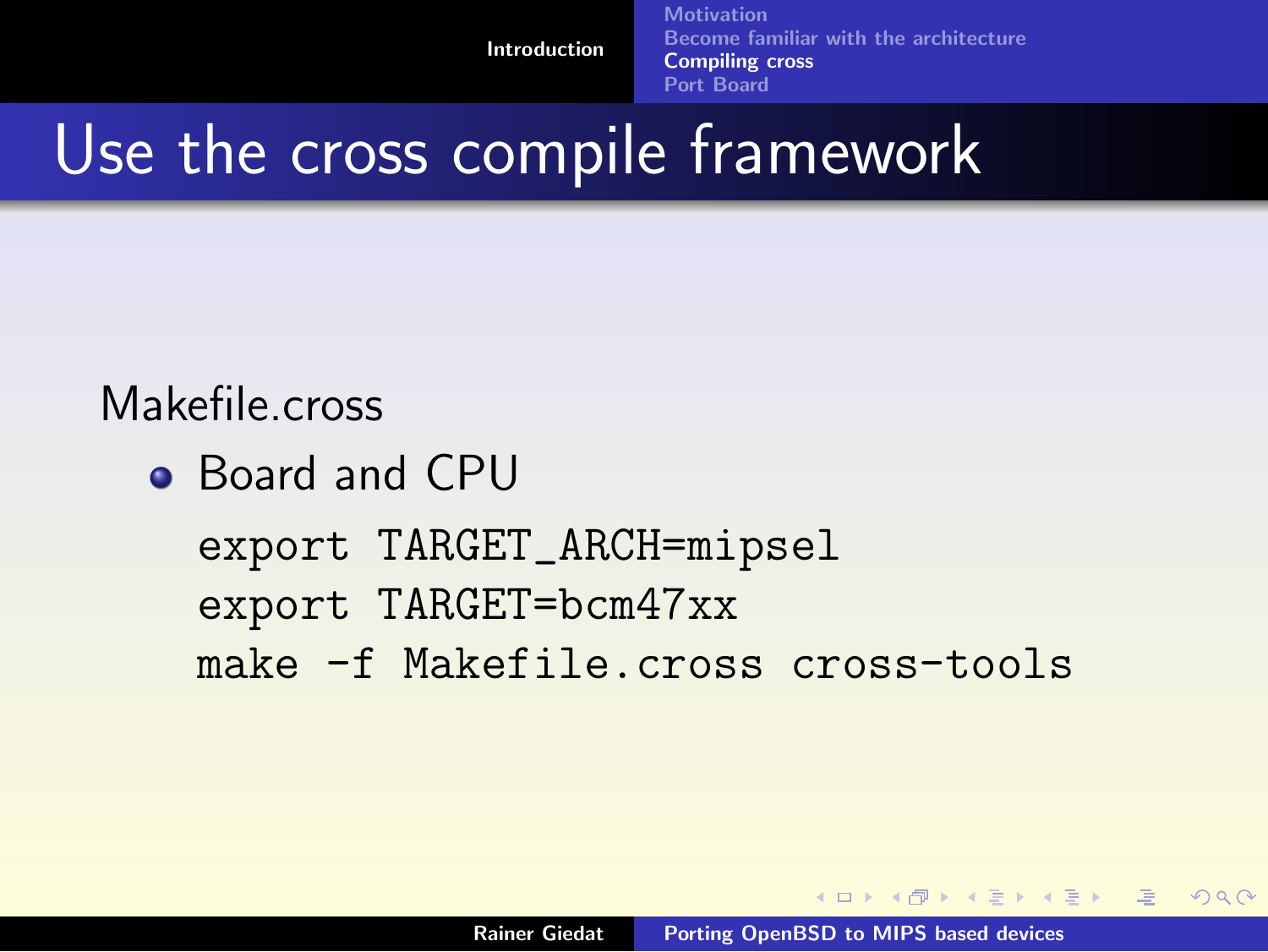**[Motivation](#page-2-0)** [Become familiar with the architecture](#page-6-0) [Compiling cross](#page-7-0) [Port Board](#page-20-0)

## Learning MIPS assembly

- Documentation from MIPS Inc.
- A lot of tutorials from universities
	- All using the SPIM simulator
- Porting Linux to MIPS howto [http:](http://linux.junsun.net/porting-howto/) [//linux.junsun.net/porting-howto/](http://linux.junsun.net/porting-howto/)
- Use gcc -S and/or objdump

 $\mathcal{A}$   $\mathcal{A}$   $\mathcal{B}$   $\mathcal{A}$   $\mathcal{B}$   $\mathcal{B}$   $\mathcal{A}$   $\mathcal{B}$   $\mathcal{B}$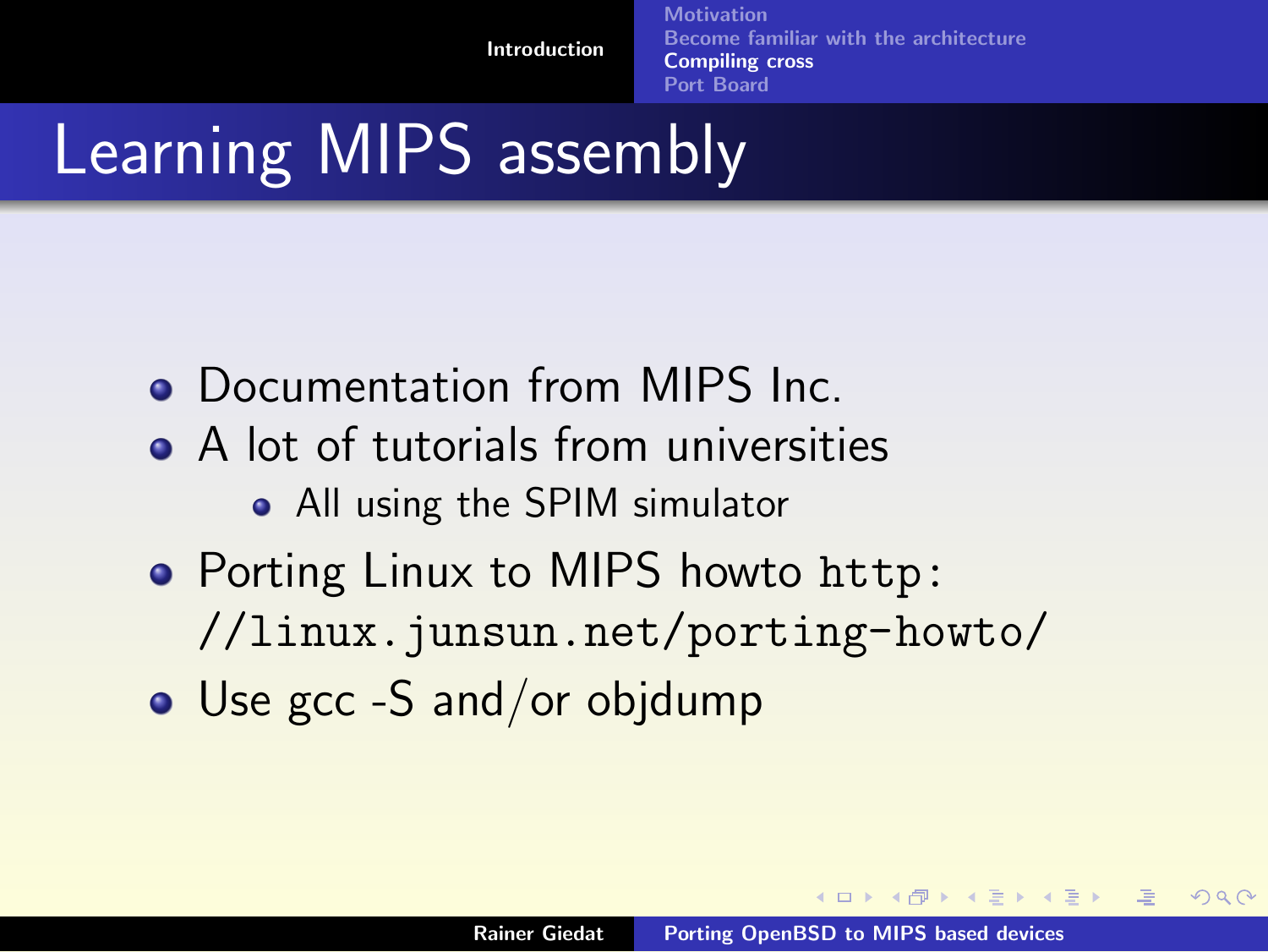**[Motivation](#page-2-0)** [Become familiar with the architecture](#page-6-0) [Compiling cross](#page-7-0) [Port Board](#page-20-0)

# Play with it

- Get [http://linux.junsun.net/porting-howto/](http://linux.junsun.net/porting-howto/src/barebone.tar.gz) [src/barebone.tar.gz](http://linux.junsun.net/porting-howto/src/barebone.tar.gz)
- Read some easy code! Understand it!
	- o start S
	- **o** barebone.lds
	- Makefile

**K ロ ▶ K 御 ▶ K 唐 ▶ K 唐 ▶** 

唾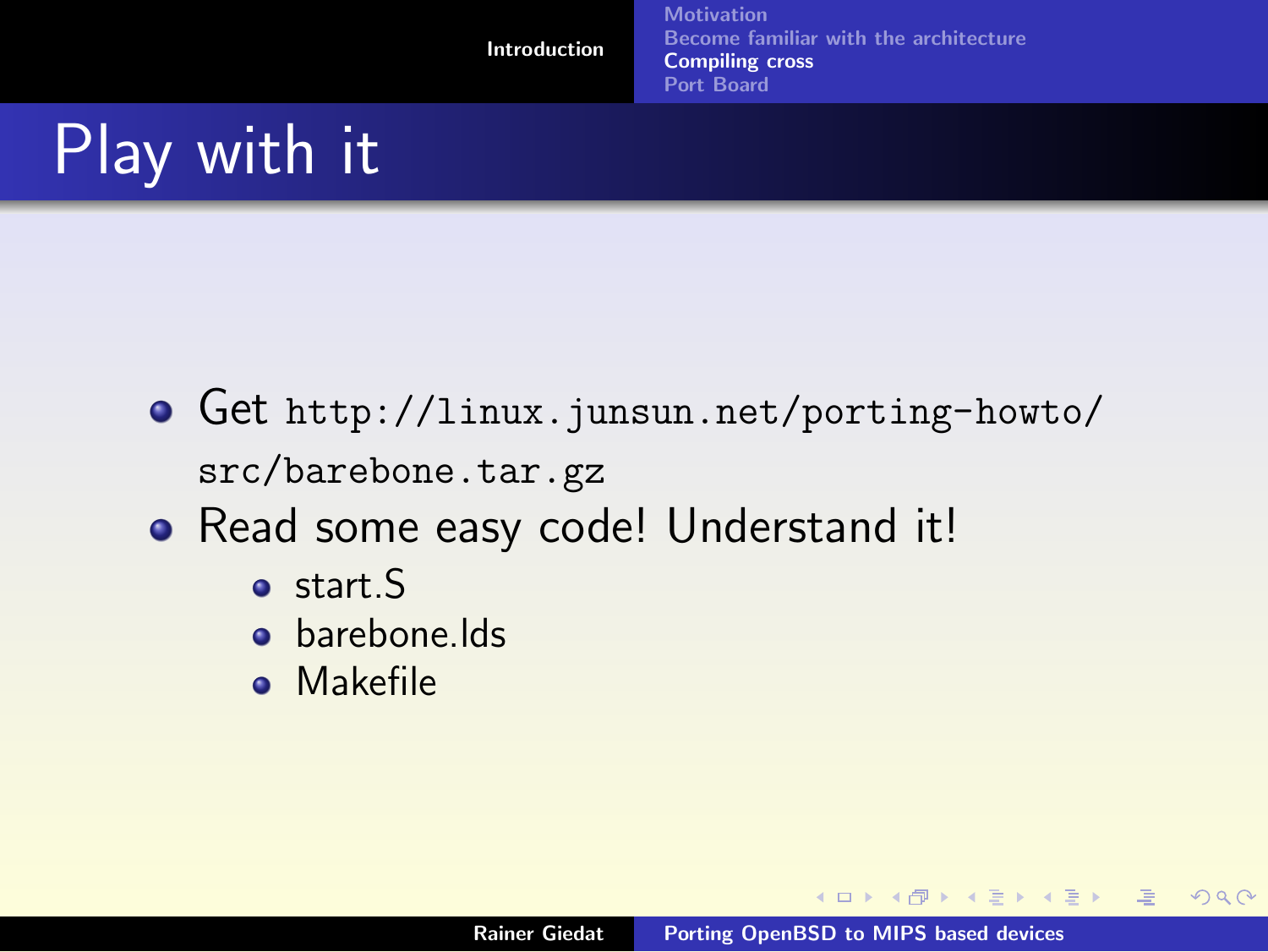**[Motivation](#page-2-0)** [Become familiar with the architecture](#page-6-0) [Compiling cross](#page-7-0) [Port Board](#page-20-0)

### Try to compile and run it

- Does it crash/reboot?
- Right load adress?
- You do not see anything?
- Why not?

**K ロ ▶ K 御 ▶ K 唐 ▶ K 唐 ▶** 

唾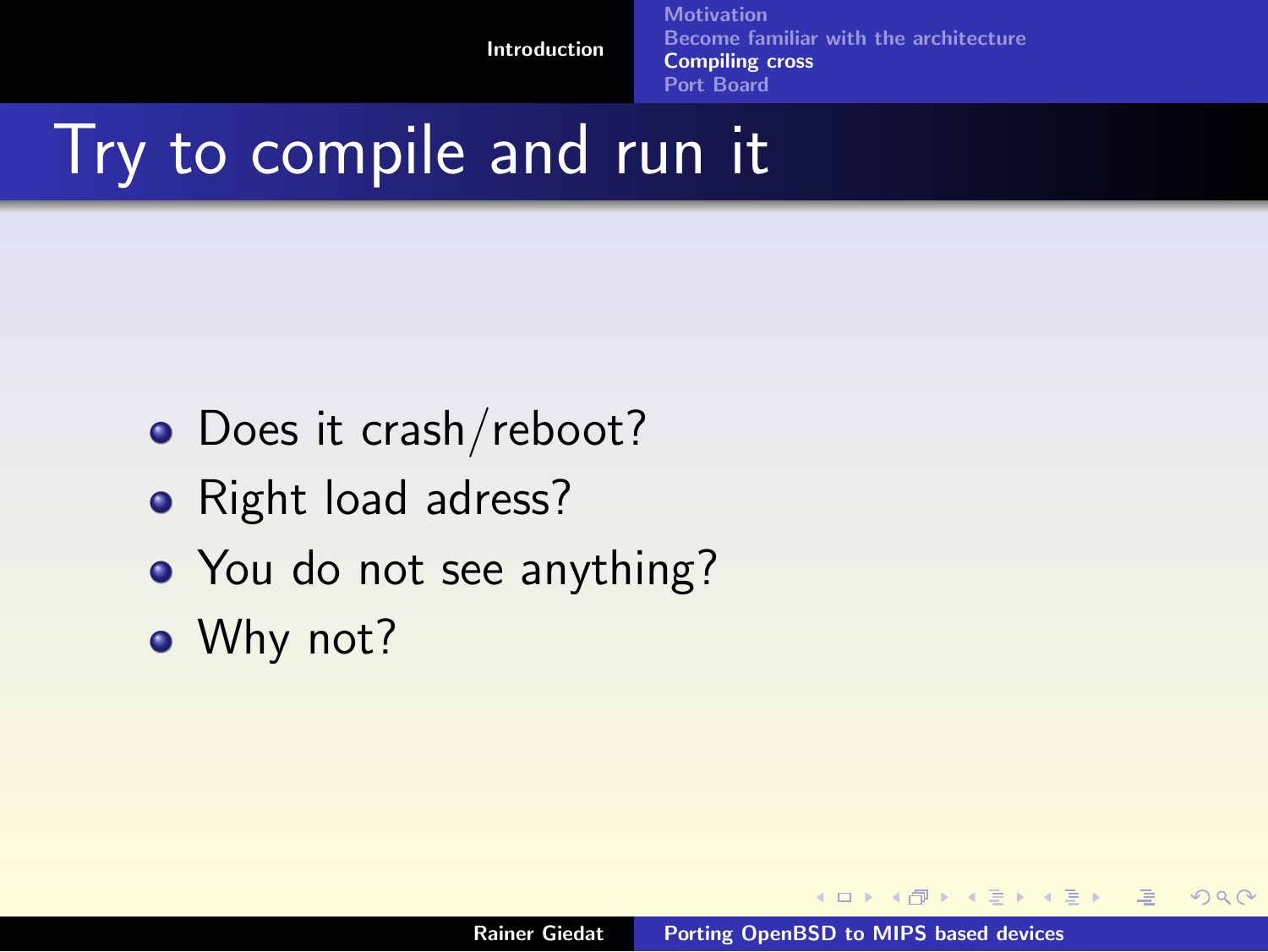**[Motivation](#page-2-0)** [Become familiar with the architecture](#page-6-0) [Compiling cross](#page-7-0) [Port Board](#page-20-0)

# Serial console

• See firmware info CFE> show devices uart0 NS16550 UART at 0x18000300 • See linux dmesg

ttyS00 at 0xb8000300 (irq = 3) is a 16550A

K ロ ▶ K 御 ▶ K 唐 ▶ K 唐 ▶ ○ 唐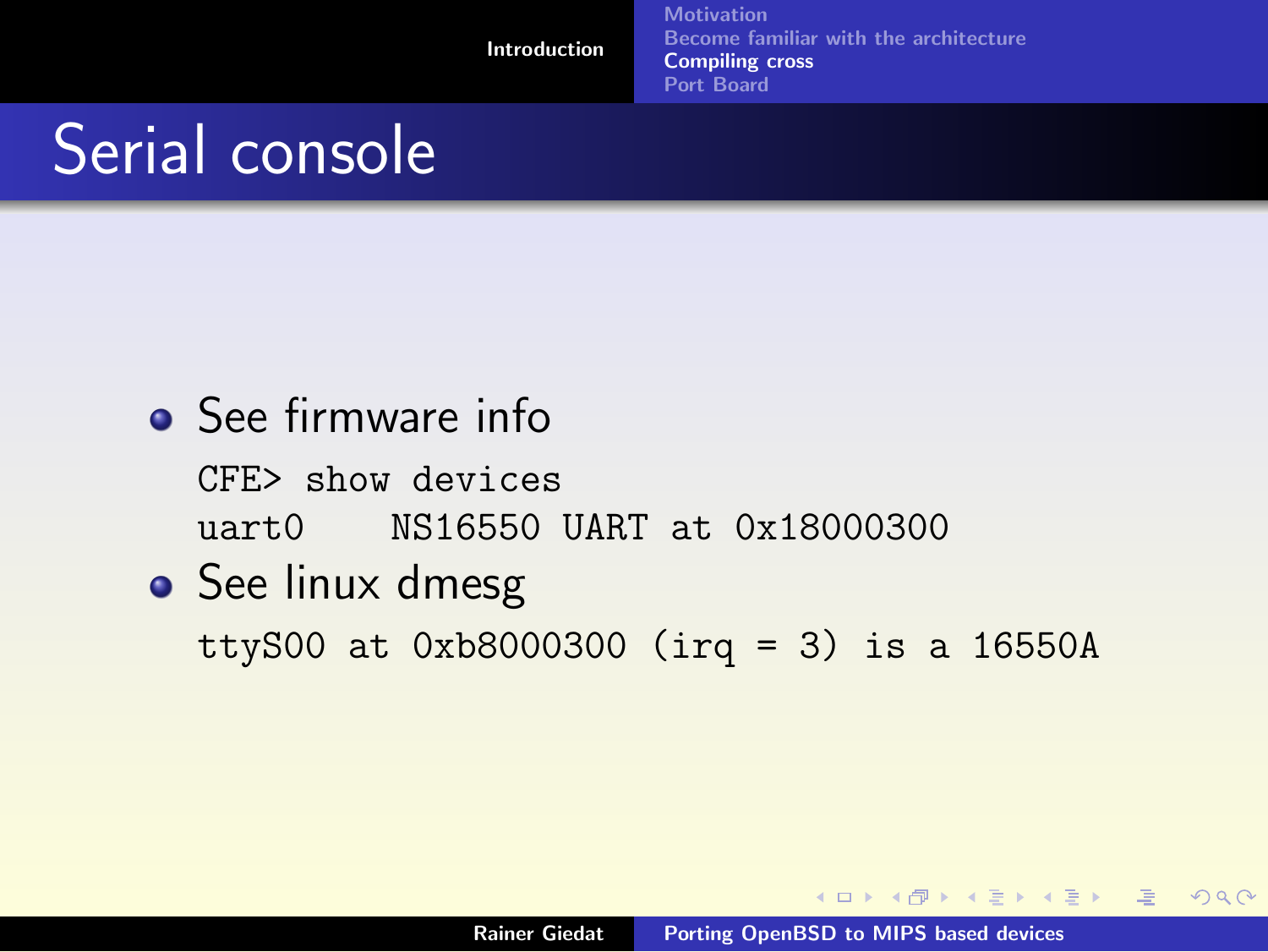[Motivation](#page-2-0) [Become familiar with the architecture](#page-6-0) [Compiling cross](#page-7-0) [Port Board](#page-20-0)

# MIPS32 memory layout (I)

| VA    | <b>Name</b> | <b>Address Range</b>                                 | <b>Mode</b> | <b>Size</b>    |
|-------|-------------|------------------------------------------------------|-------------|----------------|
| 0b111 | kseg3       | $0x$ FFFFFFFF $\rightarrow$ 0xE0000000               | Kernel      | $2^{29}$ bytes |
| 0b110 | ksseg       | $0x$ DFFFFFFFF $\rightarrow$ 0xC0000000              | Super       | $2^{29}$ bytes |
| 0b101 | kseg1       | $0xBFFFFFFF \rightarrow 0xA0000000$                  | Kernel      | $2^{29}$ bytes |
| 0b100 | kseg0       | $0x9$ FFFFFFF $\rightarrow$ 0x80000000               | Kernel      | $2^{29}$ bytes |
| 0b0xx | useg        | $0 \times 7$ FFFFFFF $\rightarrow 0 \times 00000000$ | User        | $2^{31}$ bytes |

Rainer Giedat [Porting OpenBSD to MIPS based devices](#page-0-0)

K ロ ▶ K @ ▶ K 할 ▶ K 할 ▶ ( ) 할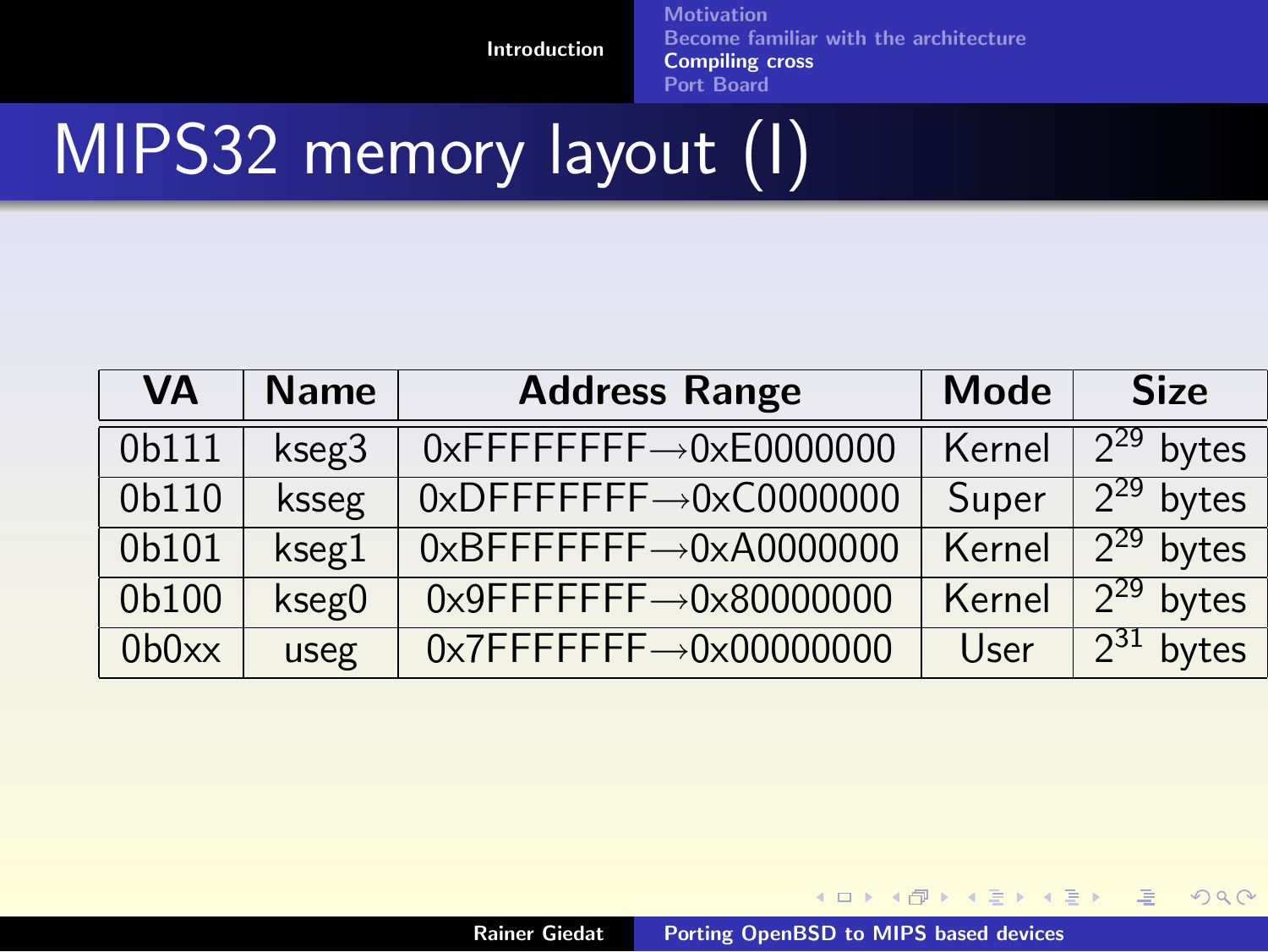**[Motivation](#page-2-0)** [Become familiar with the architecture](#page-6-0) [Compiling cross](#page-7-0) [Port Board](#page-20-0)

# MIPS32 memory layout (II)

- Modes: User, Kernel, Supervisor
- Determined by the StatusRegister
- Kernel Mode: kseg1 mapping  $(0xBFFFFFF-F-F-0xA0000000) \rightarrow$ (0x00000000-0x1FFFFFFF)

**K ロ ▶ K 御 ▶ K 君 ▶ K 君 ▶** ..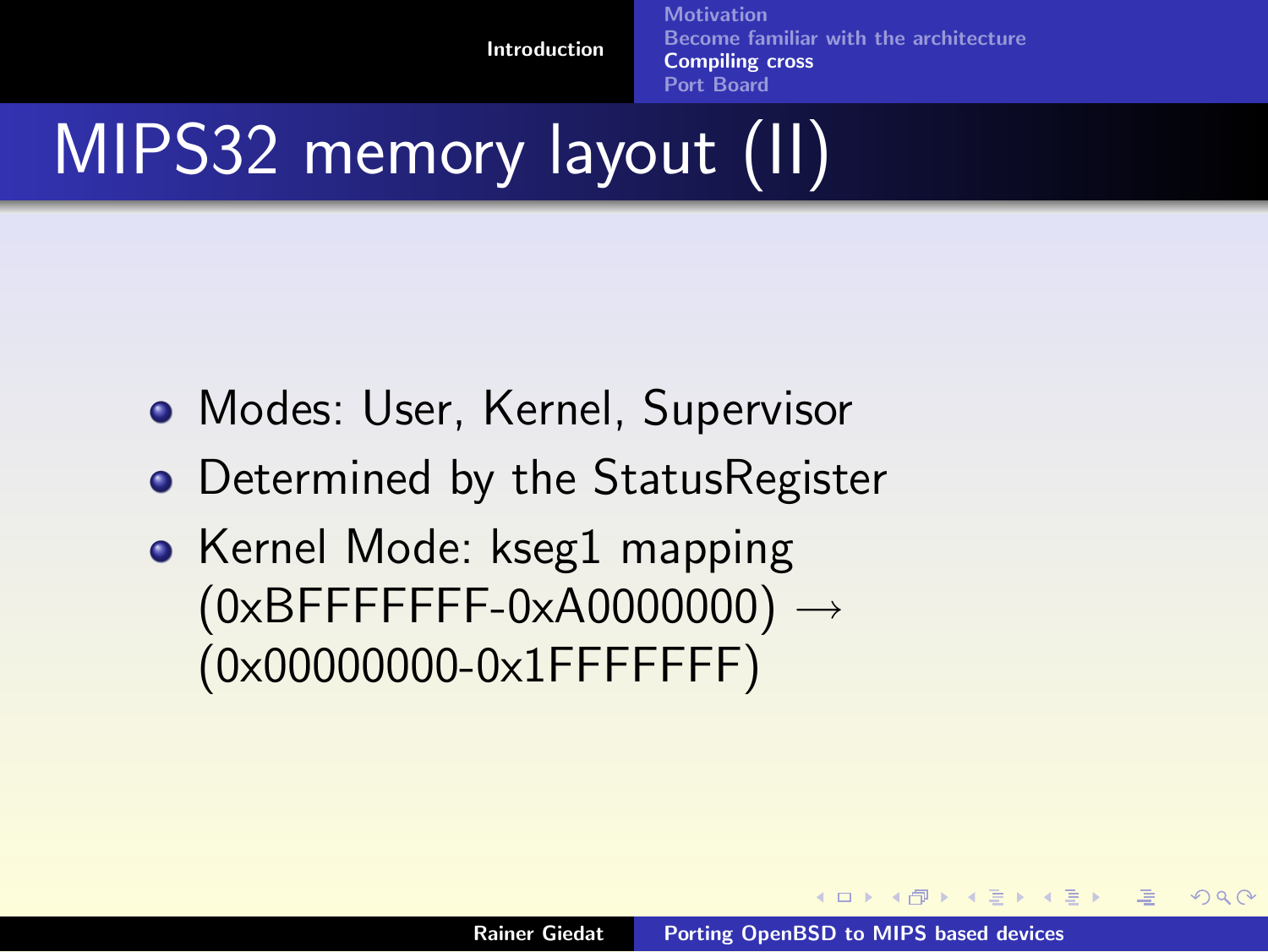[Motivation](#page-2-0) [Become familiar with the architecture](#page-6-0) [Compiling cross](#page-7-0) [Port Board](#page-20-0)

# Serial Console (II)

| x: | .byte | 0x41 |
|----|-------|------|
|----|-------|------|

#### .text

| 1 <sub>b</sub> | v0, x |                |
|----------------|-------|----------------|
| sb             |       | v0, 0xb8000300 |

K ロ ▶ K @ ▶ K 할 ▶ K 할 ▶ ( ) 할

 $299$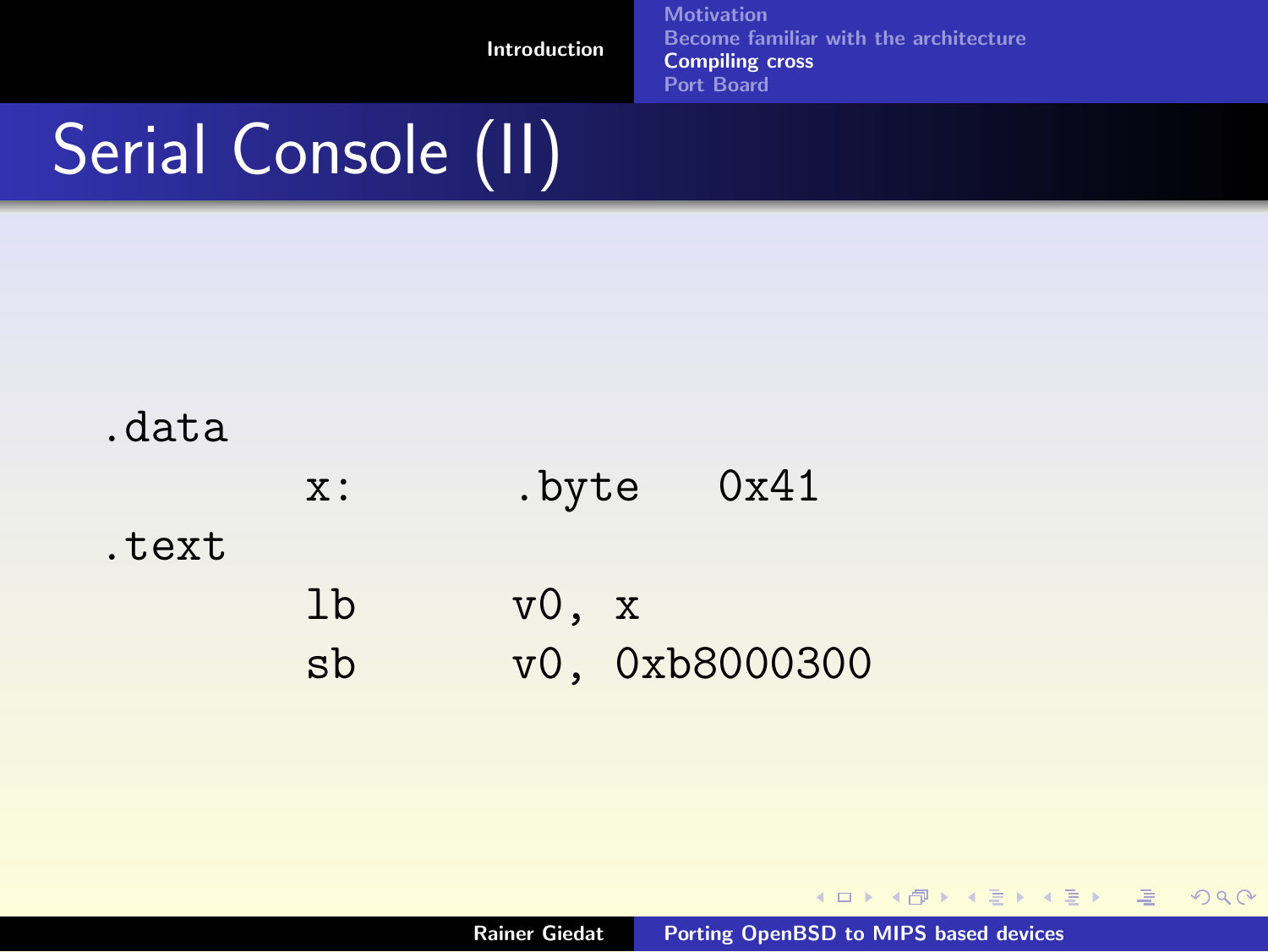**[Motivation](#page-2-0)** [Become familiar with the architecture](#page-6-0) [Compiling cross](#page-7-0) [Port Board](#page-20-0)

# Compile a Kernel (I)

- Just copy the shit from arch/mips64 to arch/mipsel
- keep conf/files.mipsel in sync
- $\bullet$  do the same for arch/sgi to (i.e.) arch/bcm47xx
- Delete everything from GENERIC what you do not need
- keep conf/files.bcm47xx in sync

 $4\Box$   $\rightarrow$   $\Box$   $\Box$   $\rightarrow$   $\Box$   $\rightarrow$   $\Box$   $\rightarrow$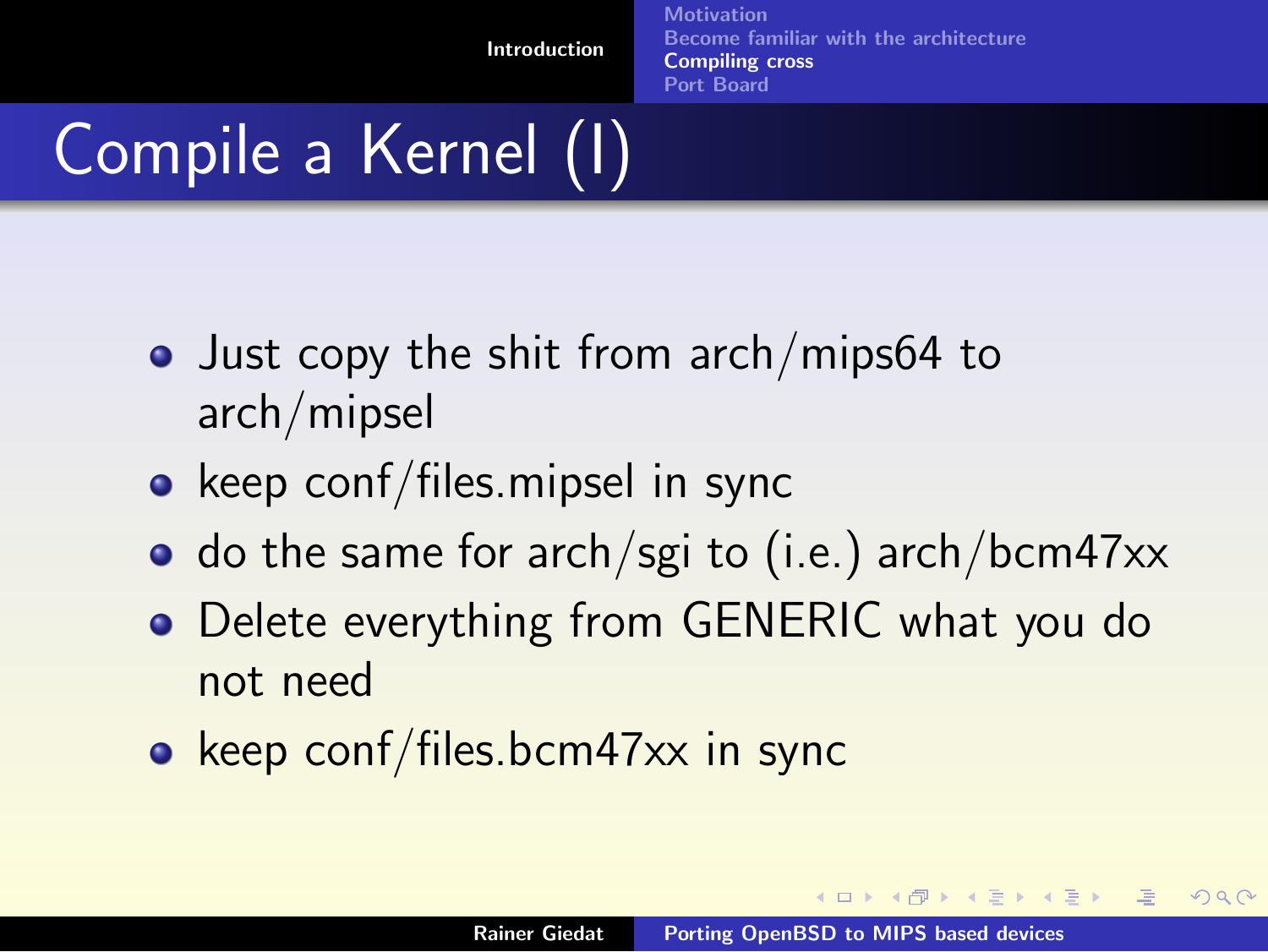**[Motivation](#page-2-0)** [Become familiar with the architecture](#page-6-0) [Compiling cross](#page-7-0) [Port Board](#page-20-0)

# Compile a Kernel (II)

- Compile with MACHINE=bcm47xx MACHINE\_ARCH=mipsel make
- Will not work  $\rightarrow$  Port assembly to MIPS32
	- Mainly cuting constant values
	- Changing load/store instructions to 32bit (not CP0)
- Don't forget to set the correct LINK\_ADDRESS

**K ロ ≯ K 倒 ≯ K ミ ≯ K ミ ≯**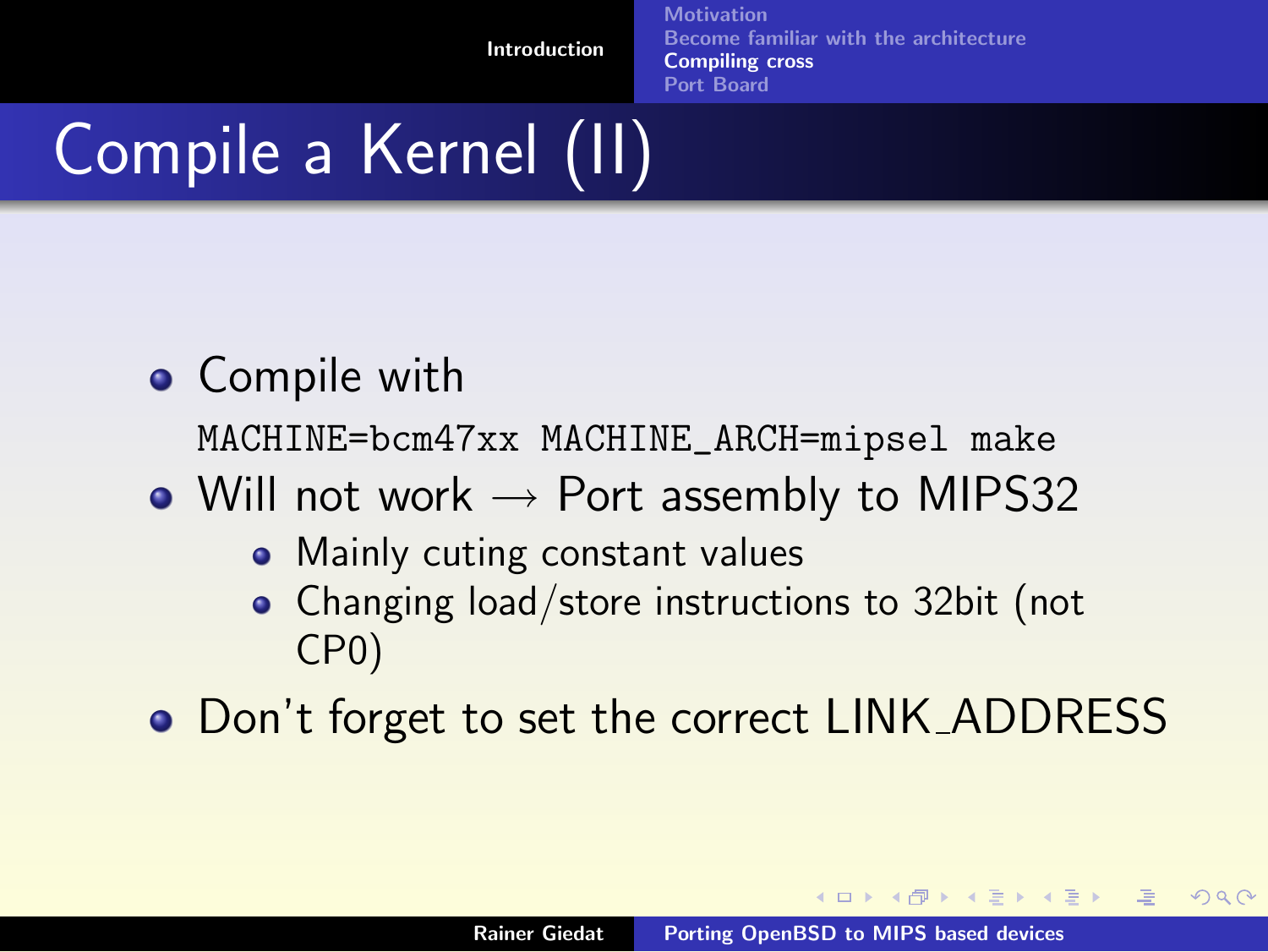**[Motivation](#page-2-0)** [Become familiar with the architecture](#page-6-0) [Compiling cross](#page-7-0) [Port Board](#page-20-0)

### Load the new Kernel

- Most Firmwares can load ELF binaries by TFTP (CFE does)
- Print chars every step to see how far it goes
- Fix ABI in locore. S ;-)
- o call mips\_init

**K ロ ▶ K 御 ▶ K 君 ▶ K 君 ▶** ..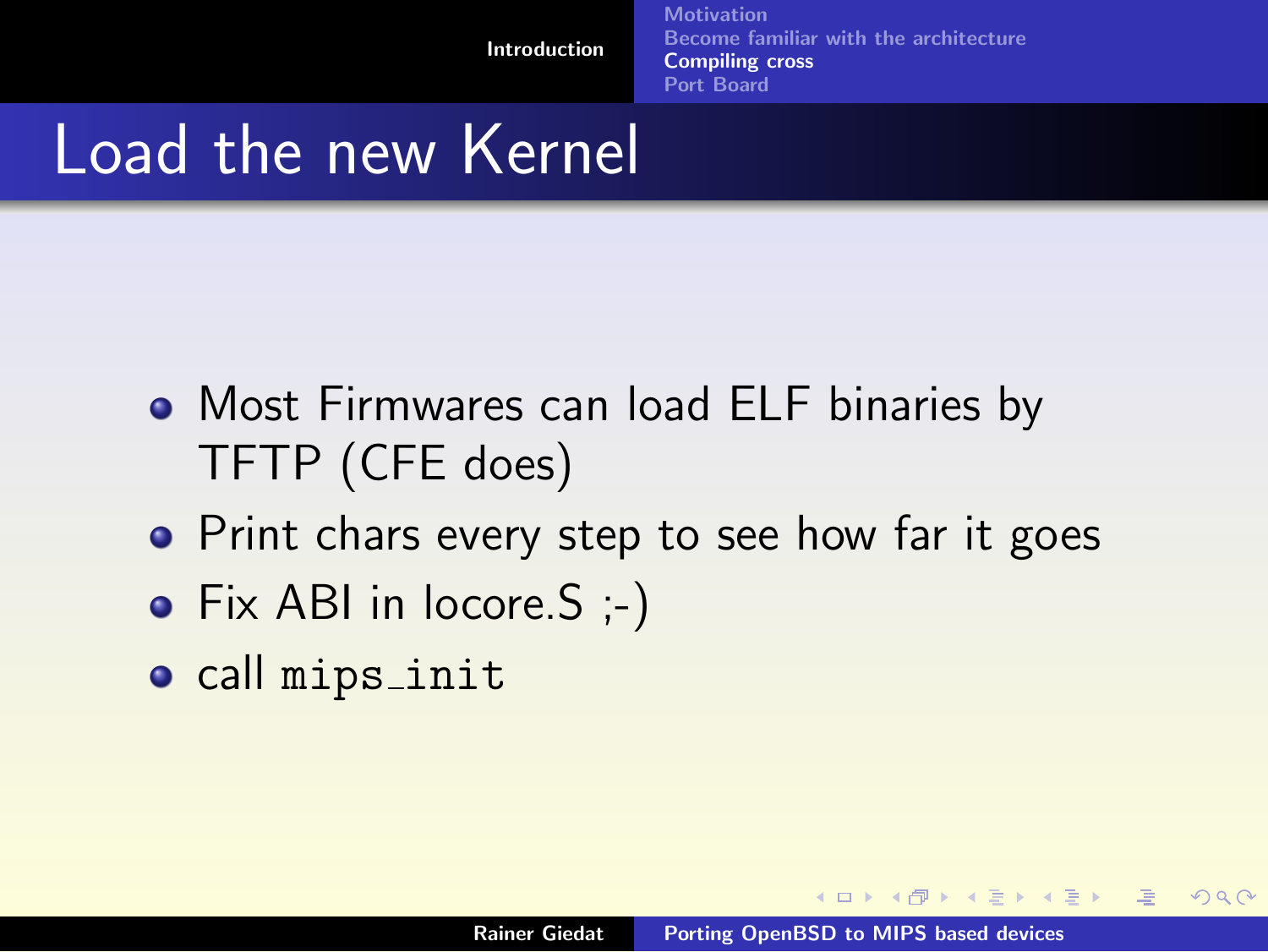**[Motivation](#page-2-0)** [Become familiar with the architecture](#page-6-0) [Compiling cross](#page-7-0) [Port Board](#page-20-0)

### mips init in machdep.c

- **o** Initialize Console
- Configure MMU
- **Configure Cache**
- Configure physical memory
- Initialize interrupt handlers

 $4$   $\Box$   $\rightarrow$ 

- 4個 ▶ - 4回 ▶ - 4回 ▶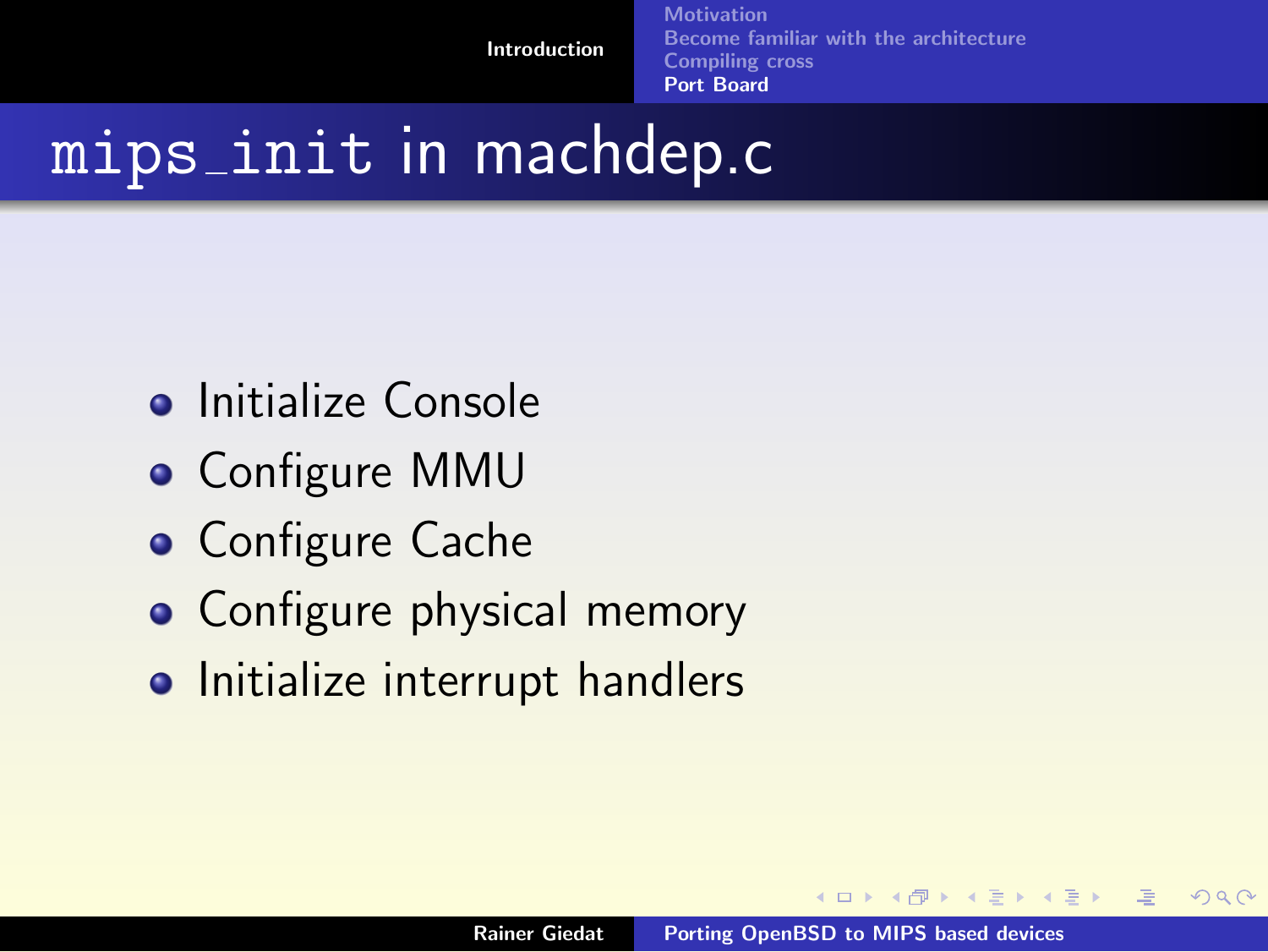**[Motivation](#page-2-0)** [Become familiar with the architecture](#page-6-0) [Compiling cross](#page-7-0) [Port Board](#page-20-0)

# CFE interface (I)

- A0: Firmware handle
- $A1:$  NULL.
- A2: Firmware entry point
- A3: Seal (0x43464531)
- $\rightarrow$  everyting we need in mips init

**K ロ ▶ K 御 ▶ K 君 ▶ K 君 ▶** ...

<span id="page-20-0"></span>唾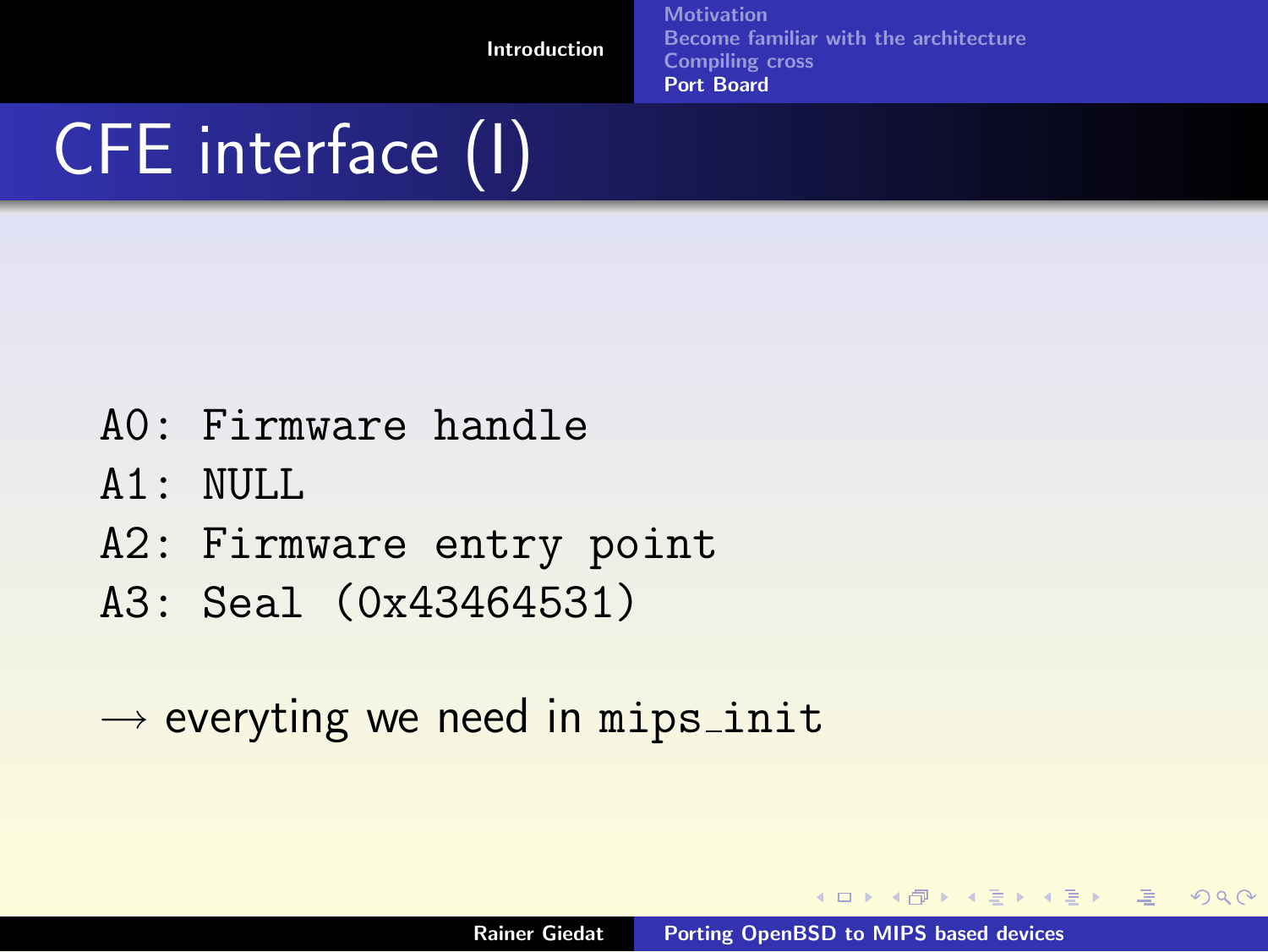**[Motivation](#page-2-0)** [Become familiar with the architecture](#page-6-0) [Compiling cross](#page-7-0) [Port Board](#page-20-0)

# CFE interface (II)

- Read/Write system console (wrapper)
- Manage caches (Invalidate/Flush D/I Caches)
- Get physical memory blocks
- Polling interface to network devices

**K ロ ▶ K 御 ▶ K 唐 ▶ K 唐 ▶** 

nar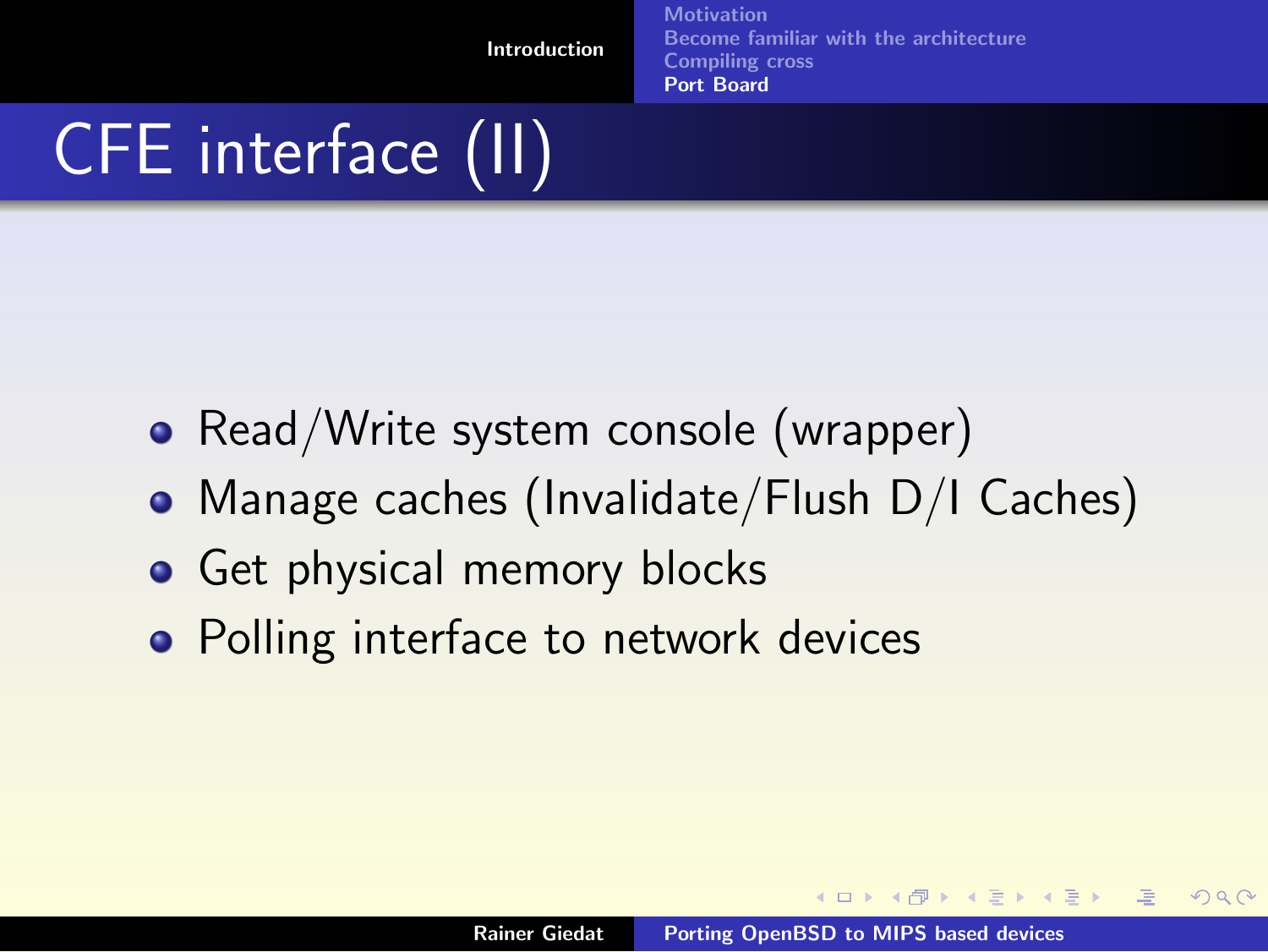**[Motivation](#page-2-0)** [Become familiar with the architecture](#page-6-0) [Compiling cross](#page-7-0) [Port Board](#page-20-0)

## Get physical memory

#### cfe enummem

- New block of memory on each iteration
- Store it in phys\_memseg array
- **Tell UVM about them with** uvm page physload

**K ロ ▶ K 御 ▶ K 唐 ▶ K 唐 ▶**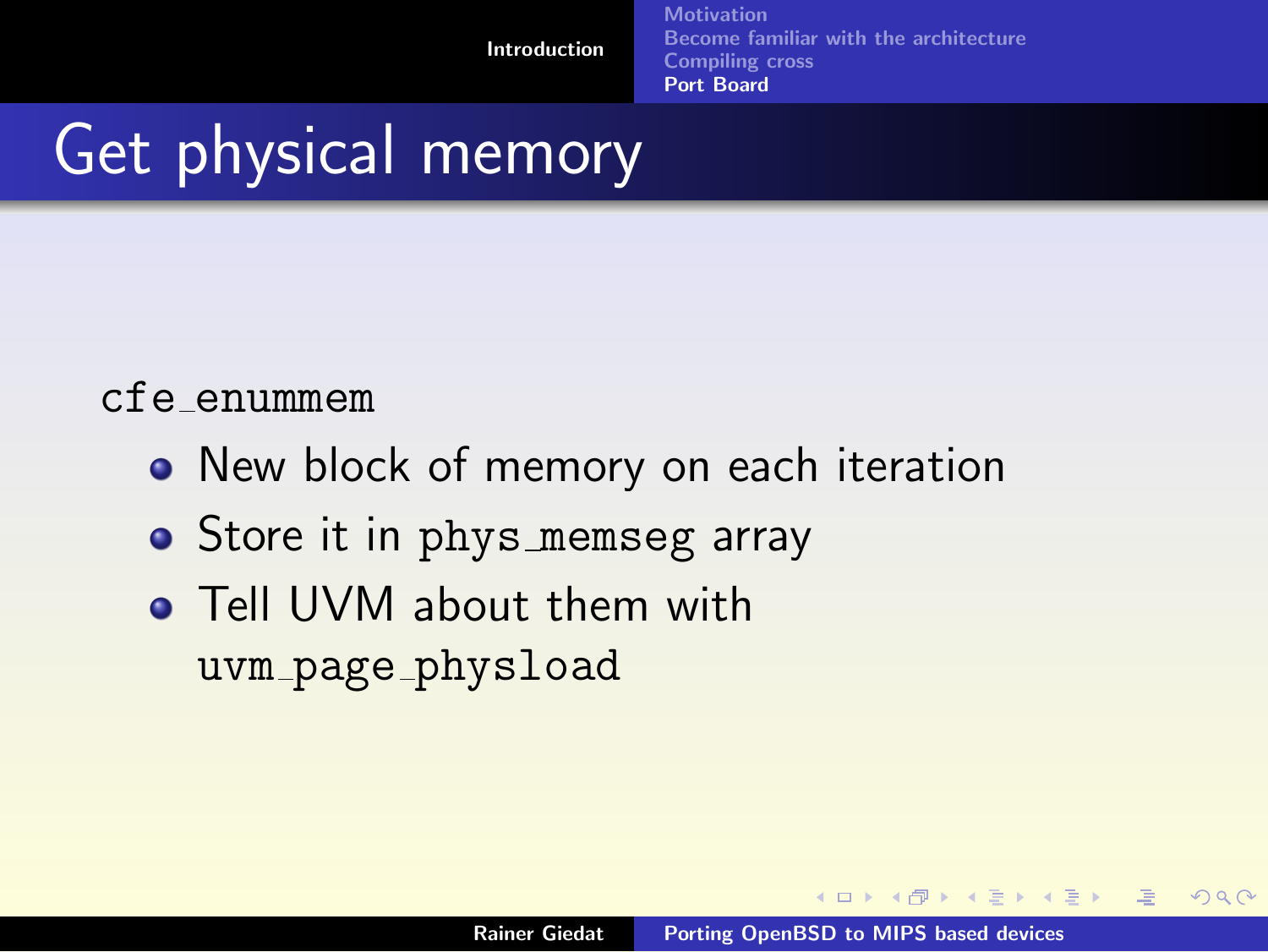**[Motivation](#page-2-0)** [Become familiar with the architecture](#page-6-0) [Compiling cross](#page-7-0) [Port Board](#page-20-0)

## Initialize the MMU

- Set pagesize(normally 4k) uvmexp.pagesize = PAGE\_SIZE; uvm\_setpagesize();
- Load physical memory to UVM
- Set the size of the TLB (guess it, or better read it from the config register )
- **•** Flush the TLB
- Set TLB PID (ASID) to 1 for proc0

**K ロ ▶ K 御 ▶ K 君 ▶ K 君 ▶** ..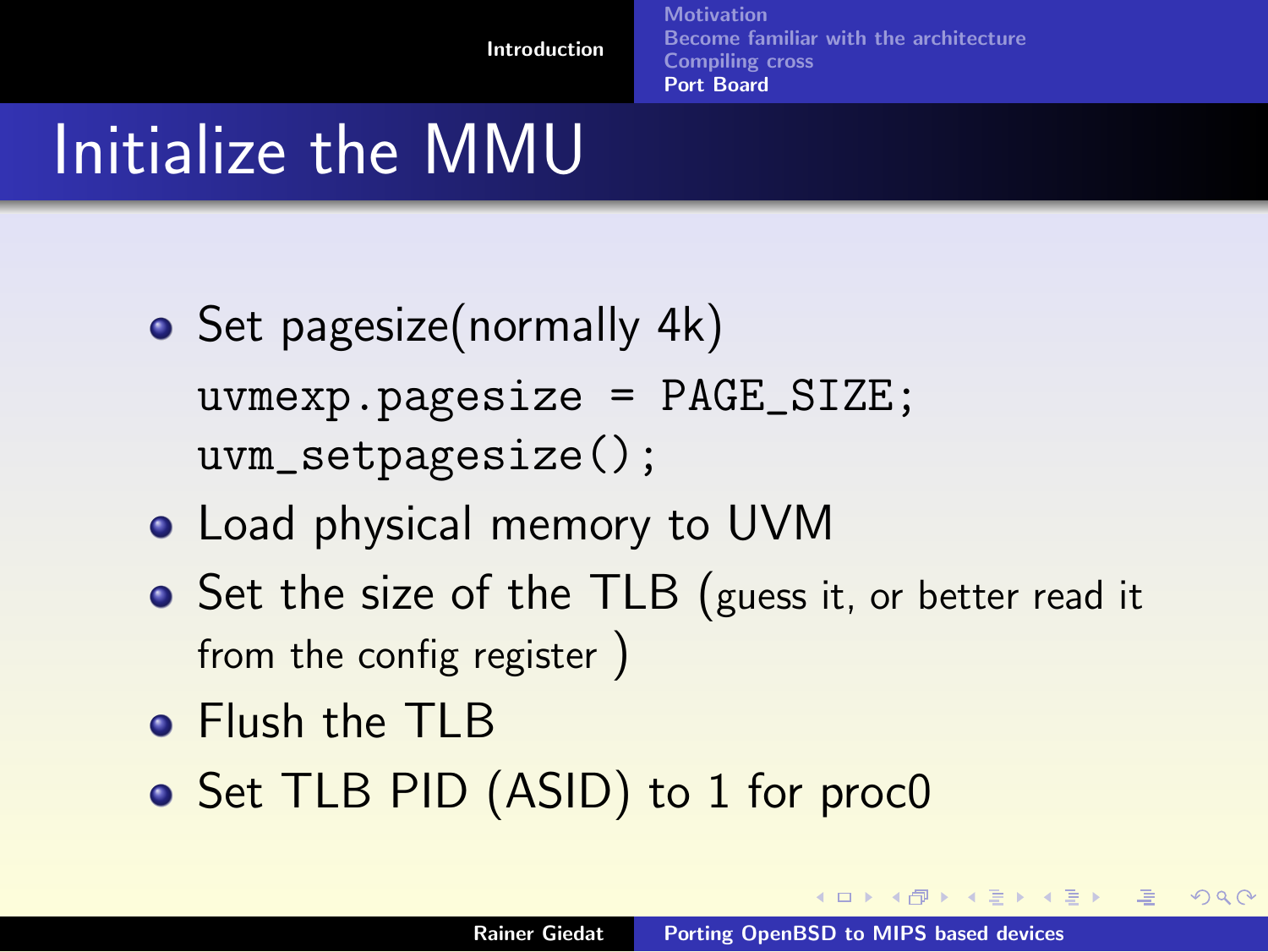**[Motivation](#page-2-0)** [Become familiar with the architecture](#page-6-0) [Compiling cross](#page-7-0) [Port Board](#page-20-0)

### Initialize interrupt handler

- Only 0x80 bytes space for them
- Just copy them to the correct addresses
	- **TLB MISS EXC**
	- CACHE ERR EXC
	- **Generic EXC**

**K ロ ▶ K 御 ▶ K 君 ▶ K 君 ▶** ..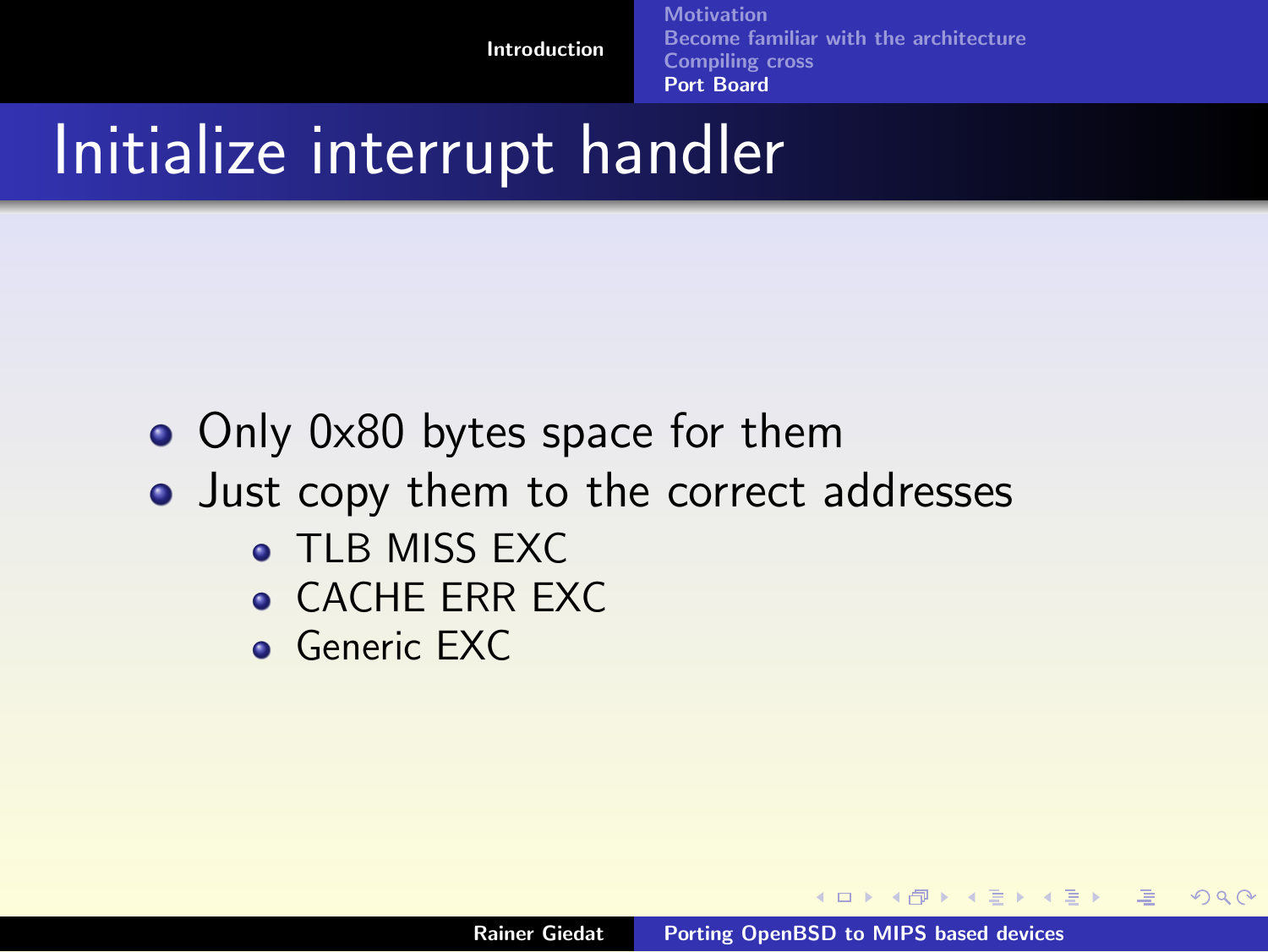**[Motivation](#page-2-0)** [Become familiar with the architecture](#page-6-0) [Compiling cross](#page-7-0) [Port Board](#page-20-0)

# System BUS

#### SBBUS Silicon Backplane BUS

- **Q** Different cores
- Main Core0 always present at 0x18000000
- 1k register space for each core
- All have the coreid at the same place

**K ロ ≯ K 倒 ≯ K ミ ≯ K ミ ≯**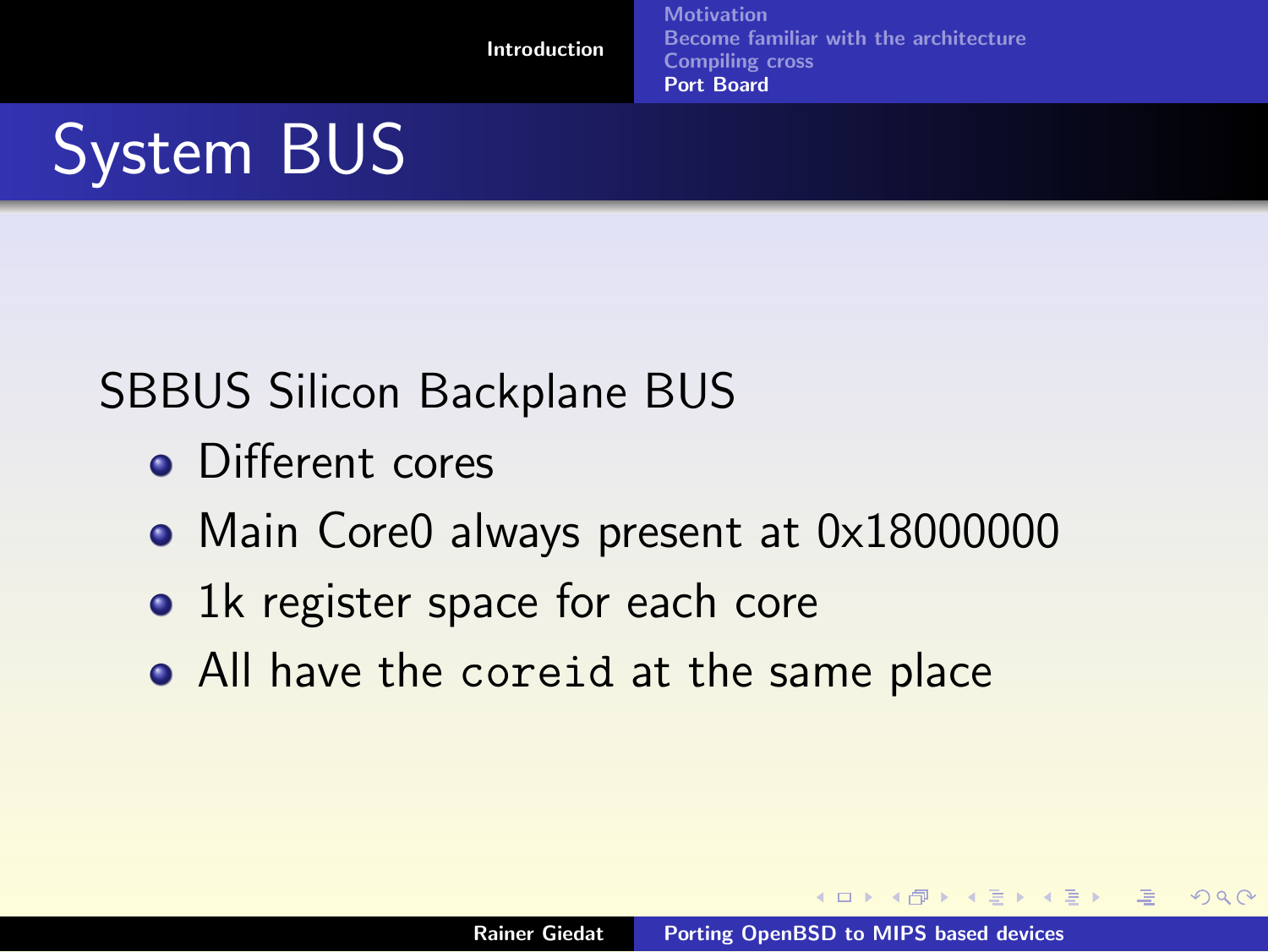**[Motivation](#page-2-0)** [Become familiar with the architecture](#page-6-0) [Compiling cross](#page-7-0) [Port Board](#page-20-0)

# BUS Probing

- Map first 1k at 0x18000000
- **Get the numer of cores from CoreCommon** config
- Map the next 1k for each of them
- Read their coreid

**K ロ ▶ K 御 ▶ K 君 ▶ K 君 ▶** ..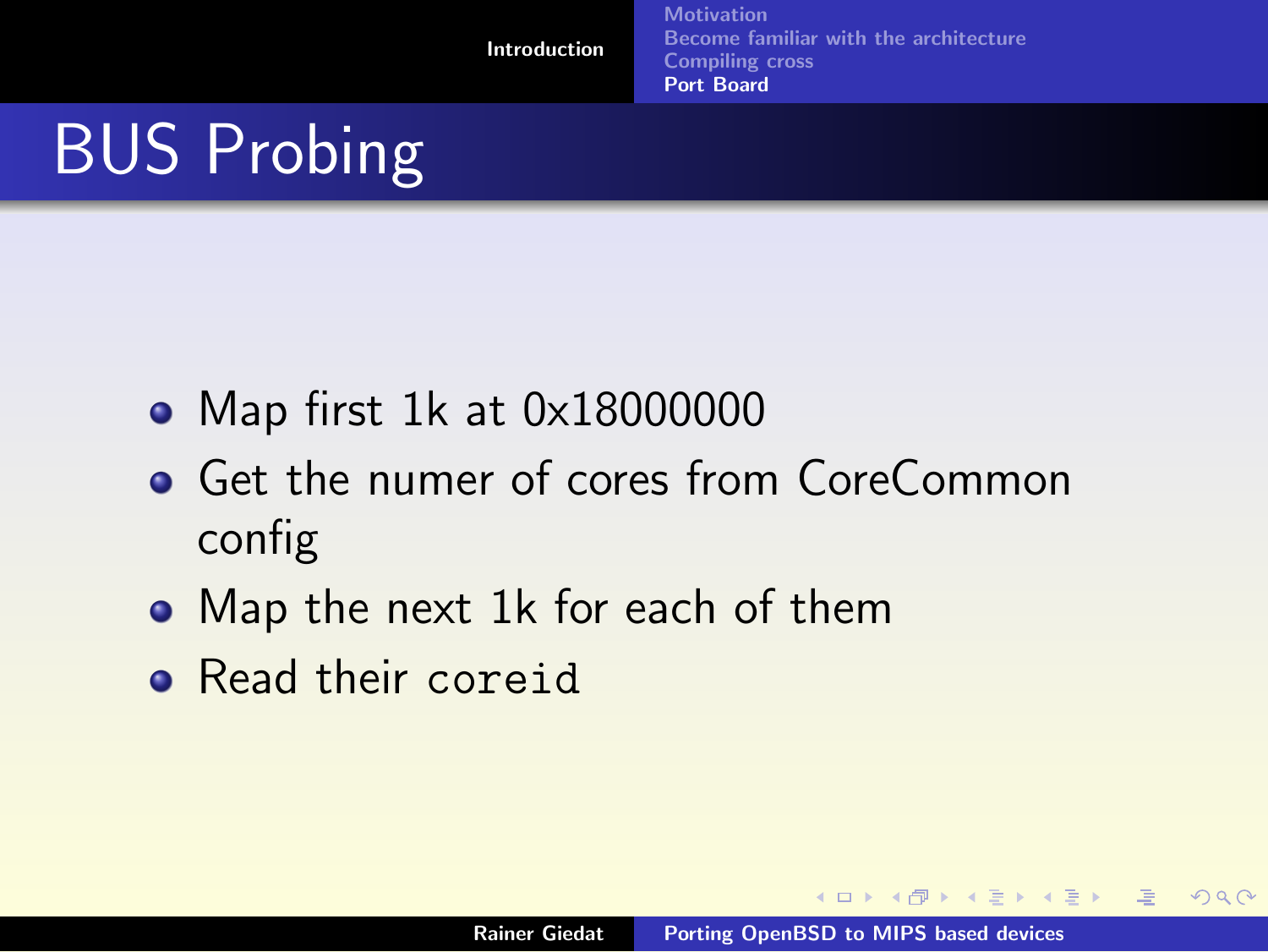**[Motivation](#page-2-0)** [Become familiar with the architecture](#page-6-0) [Compiling cross](#page-7-0) [Port Board](#page-20-0)

## Cores on WRT54G

- Core 1 id: 0x806 ethernet core
- Core 2 id: 0x816 mips3302 core
- Core 3 id: 0x817 usb 1.1 host core
- Core 4 id: 0x80f memc sdram core
- Core 5 id: 0x812 802.11 core
- Core 6 id: 0x81c roboswitch core

 $4$   $\Box$   $\rightarrow$   $4$   $\overline{\boxplus}$   $\rightarrow$   $\rightarrow$   $\overline{\boxplus}$   $\rightarrow$   $\overline{\boxplus}$   $\rightarrow$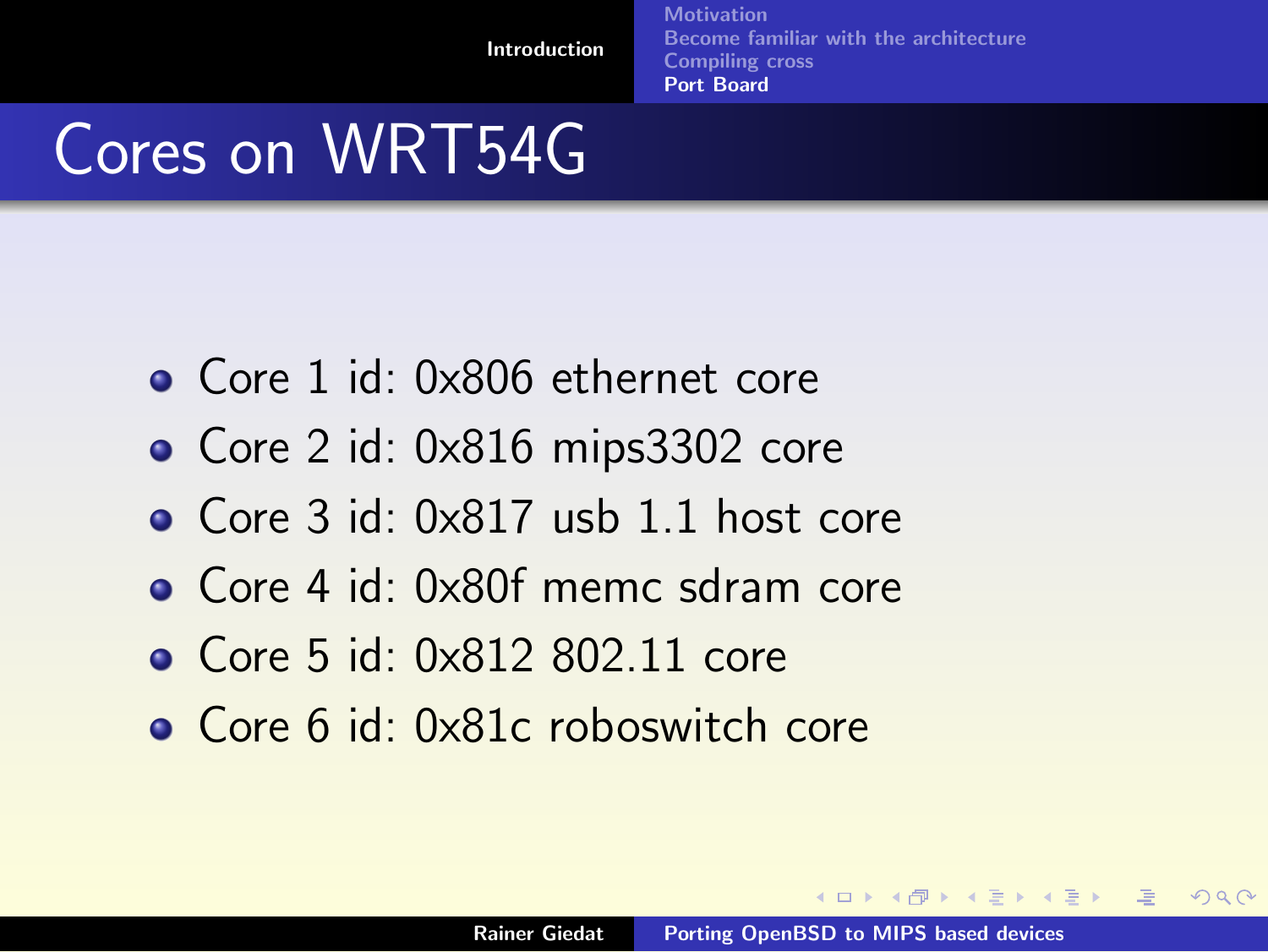[Introduction](#page-1-0) **[Motivation](#page-2-0)** [Become familiar with the architecture](#page-6-0) [Compiling cross](#page-7-0) [Port Board](#page-20-0) TODO

- Write DMA Code
- **•** Enable interrupts on it
- Write driver for Ethernet
- Write driver for 802.11

K ロ ▶ K 個 ▶ K 君 ▶ K 君 ▶ ...

唾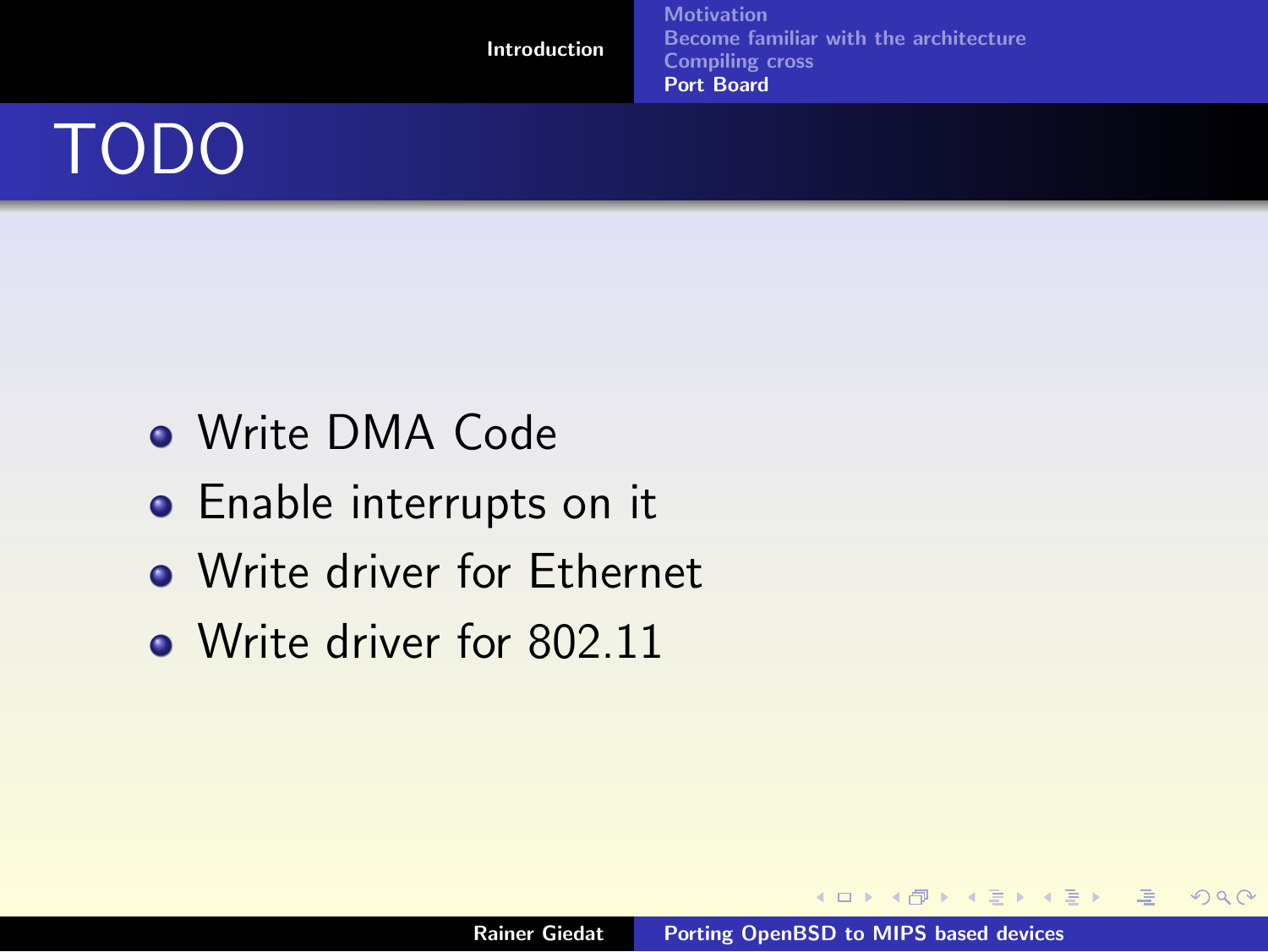**[Motivation](#page-2-0)** [Become familiar with the architecture](#page-6-0) [Compiling cross](#page-7-0) [Port Board](#page-20-0)

# Compiling Userspace

• Repeat stuff you did for the kernel

- Copy machine dependend stuff from mips64 to mipsel
- Change it until it compiles ;)
- make -f Makefile.cross cross-distrib
- Build a ramdisk

**K ロ ▶ K 御 ▶ K 君 ▶ K 君 ▶** ..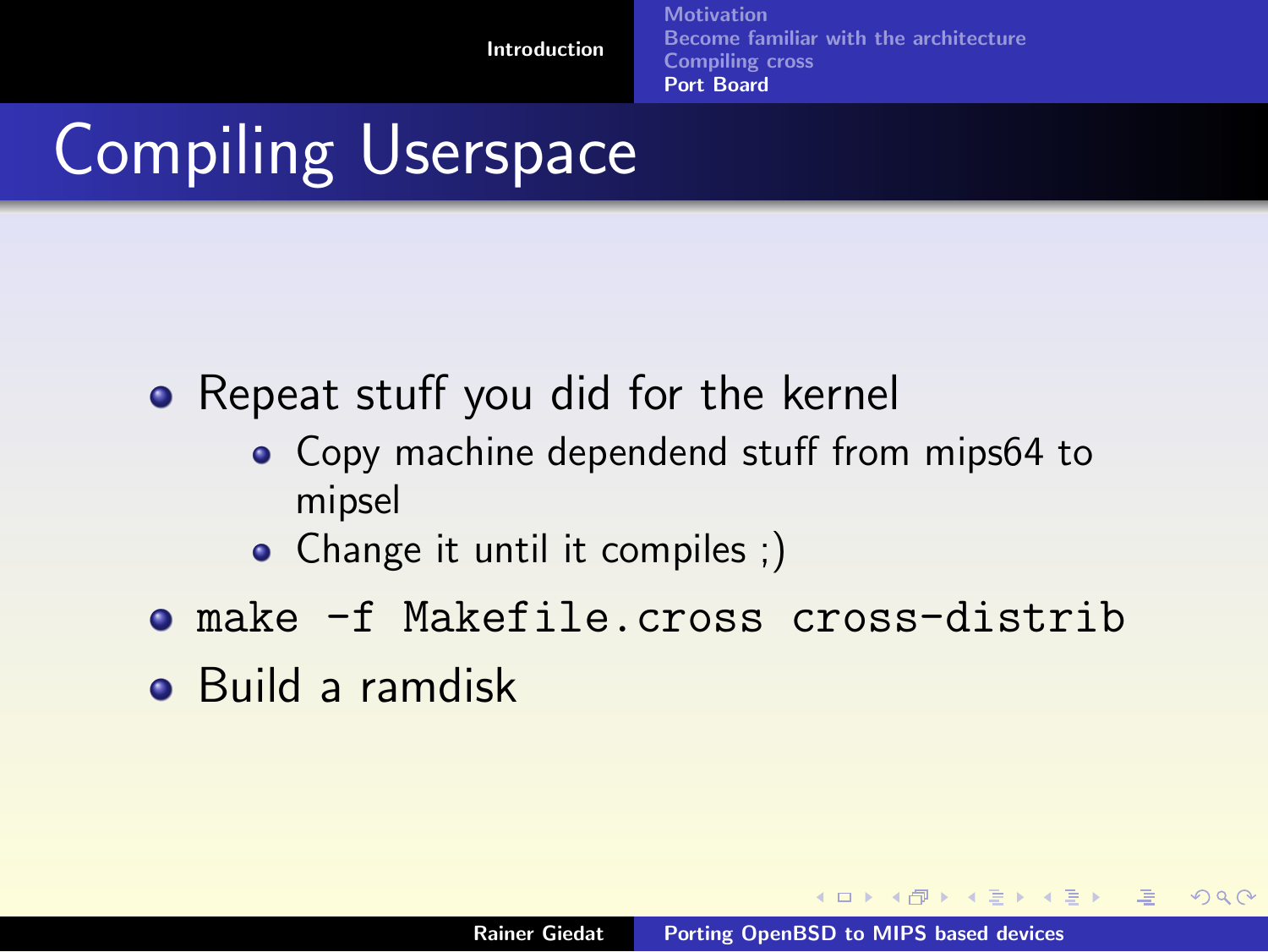**[Motivation](#page-2-0)** [Become familiar with the architecture](#page-6-0) [Compiling cross](#page-7-0) [Port Board](#page-20-0)

# Config for Ramdisk

### **• Kernel config GENERIC**

- option MINIROOTSIZE=3000
- option RAMDISK\_HOOKS
- config bsd root on rd0a swap on rd0b pseudo-device rd 1

**K ロ ▶ K 御 ▶ K 君 ▶ K 君 ▶** ..

唾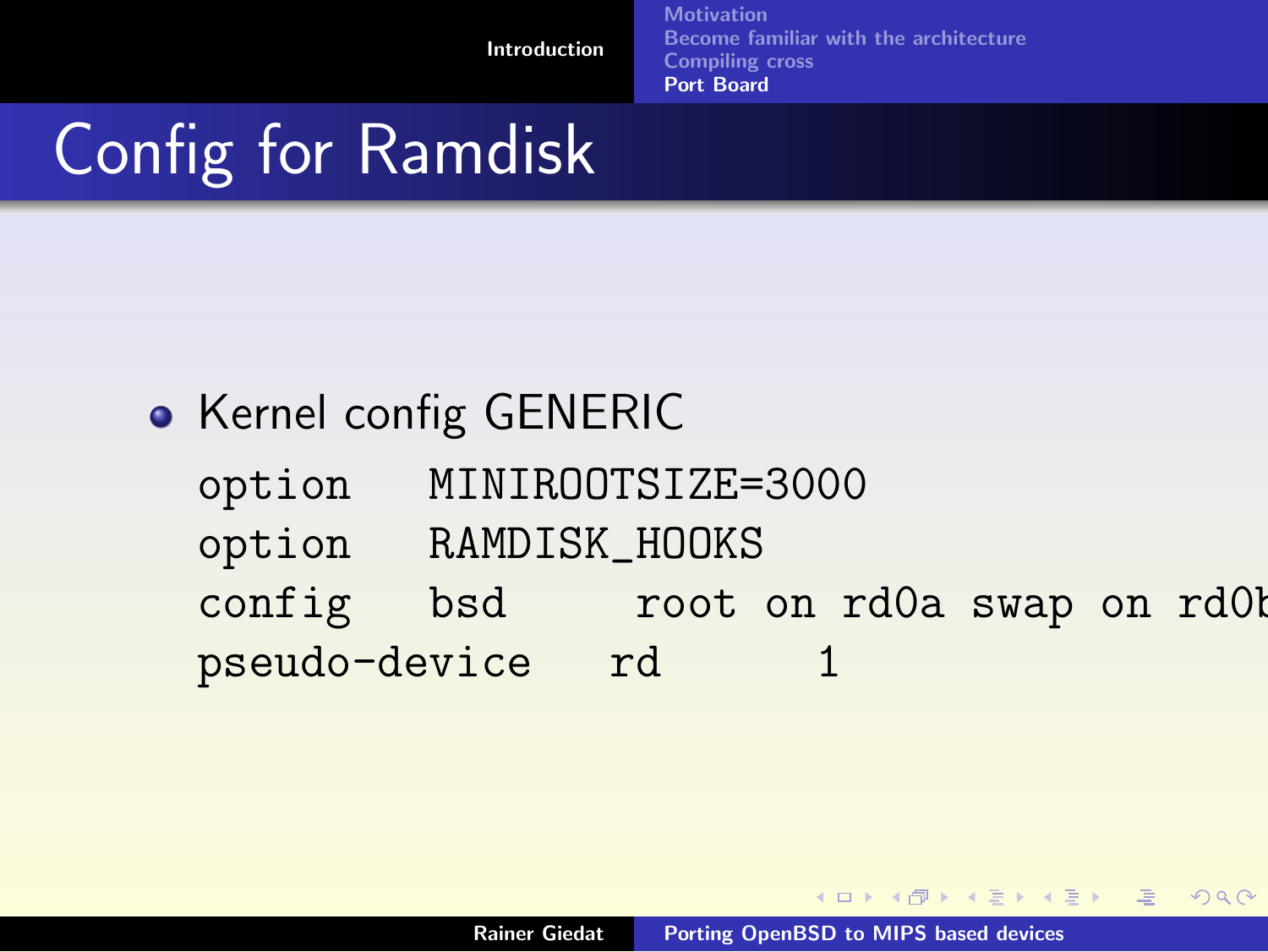**[Motivation](#page-2-0)** [Become familiar with the architecture](#page-6-0) [Compiling cross](#page-7-0) [Port Board](#page-20-0)

## Preparing for Ramdisk

- Steal a SRCDIR/ramdisk/bcm47xx somewhere
- Delete entries from list you do not need
- Build it  $=$ )

**K ロ ▶ K 御 ▶ K 君 ▶ K 君 ▶** ..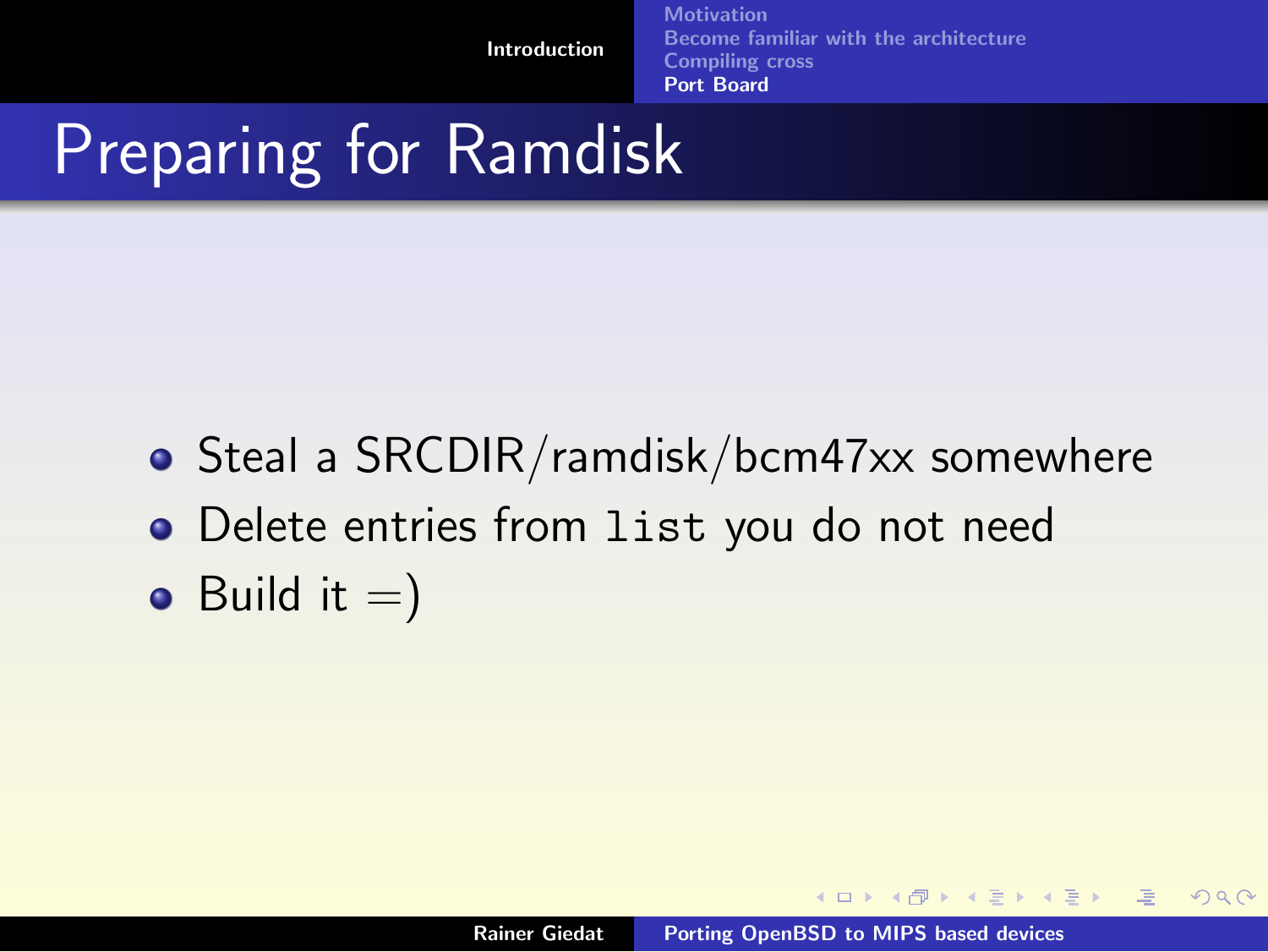**[Motivation](#page-2-0)** [Become familiar with the architecture](#page-6-0) [Compiling cross](#page-7-0) [Port Board](#page-20-0)

## Building the Ramdisk

- Use make -f Makefile.cross cross-env
- **•** Then just make
- Do not forget

make unconfig

• Unmounting the pseudo filesystem svnd0

**K ロ ▶ K 御 ▶ K 君 ▶ K 君 ▶** ..

 $2Q$ 

哇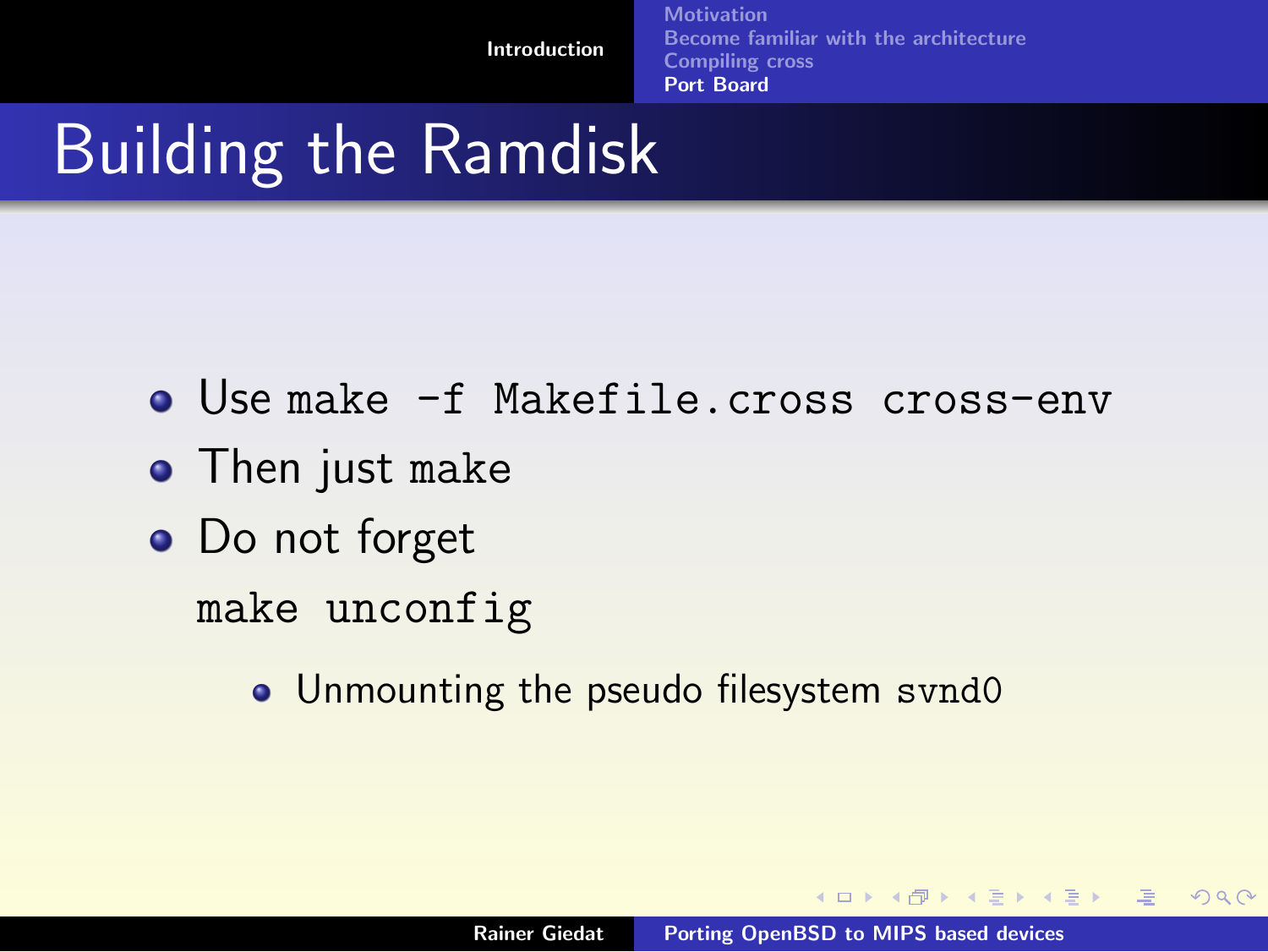**[Motivation](#page-2-0)** [Become familiar with the architecture](#page-6-0) [Compiling cross](#page-7-0) [Port Board](#page-20-0)

# Funky Bug

- Kernel crashed at random points
- Always the same point, same problem
- **Changed sometimes after recompilation**
- Seemed to be a bug in memory management

**K ロ ≯ K 倒 ≯ K ミ ≯ K ミ ≯**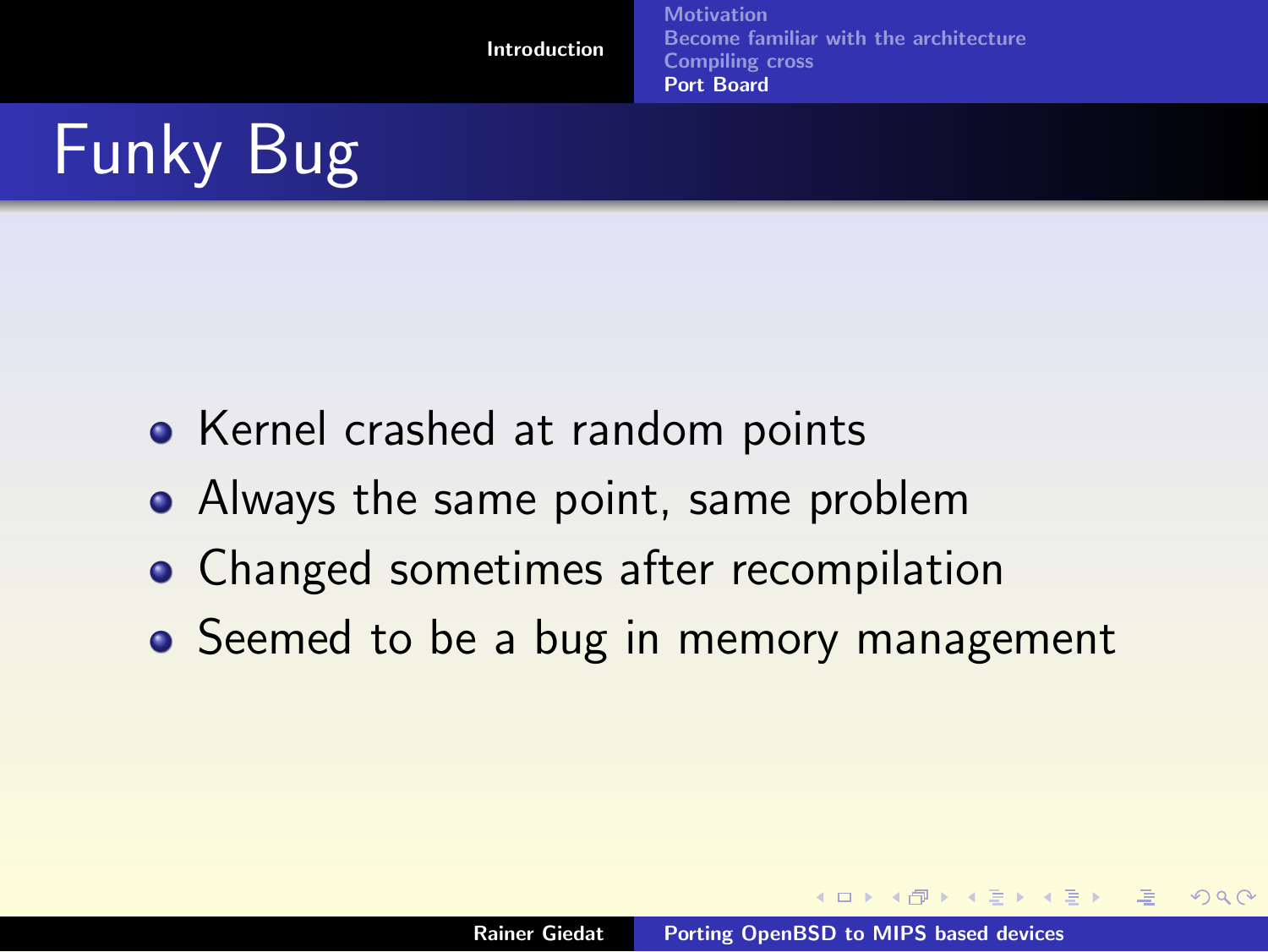**[Motivation](#page-2-0)** [Become familiar with the architecture](#page-6-0) [Compiling cross](#page-7-0) [Port Board](#page-20-0)

# Hunting the Bug

- Checked the code in pmap.c
- **•** Got ddb running
- **Q** Learned how TLB works
- Wrote code to print page tables
- Read UVM code and documentation
- Discussed it with people (Mickey, ...)

 $4\Box$   $\rightarrow$   $\Box$   $\Box$   $\rightarrow$   $\Box$   $\rightarrow$   $\Box$   $\rightarrow$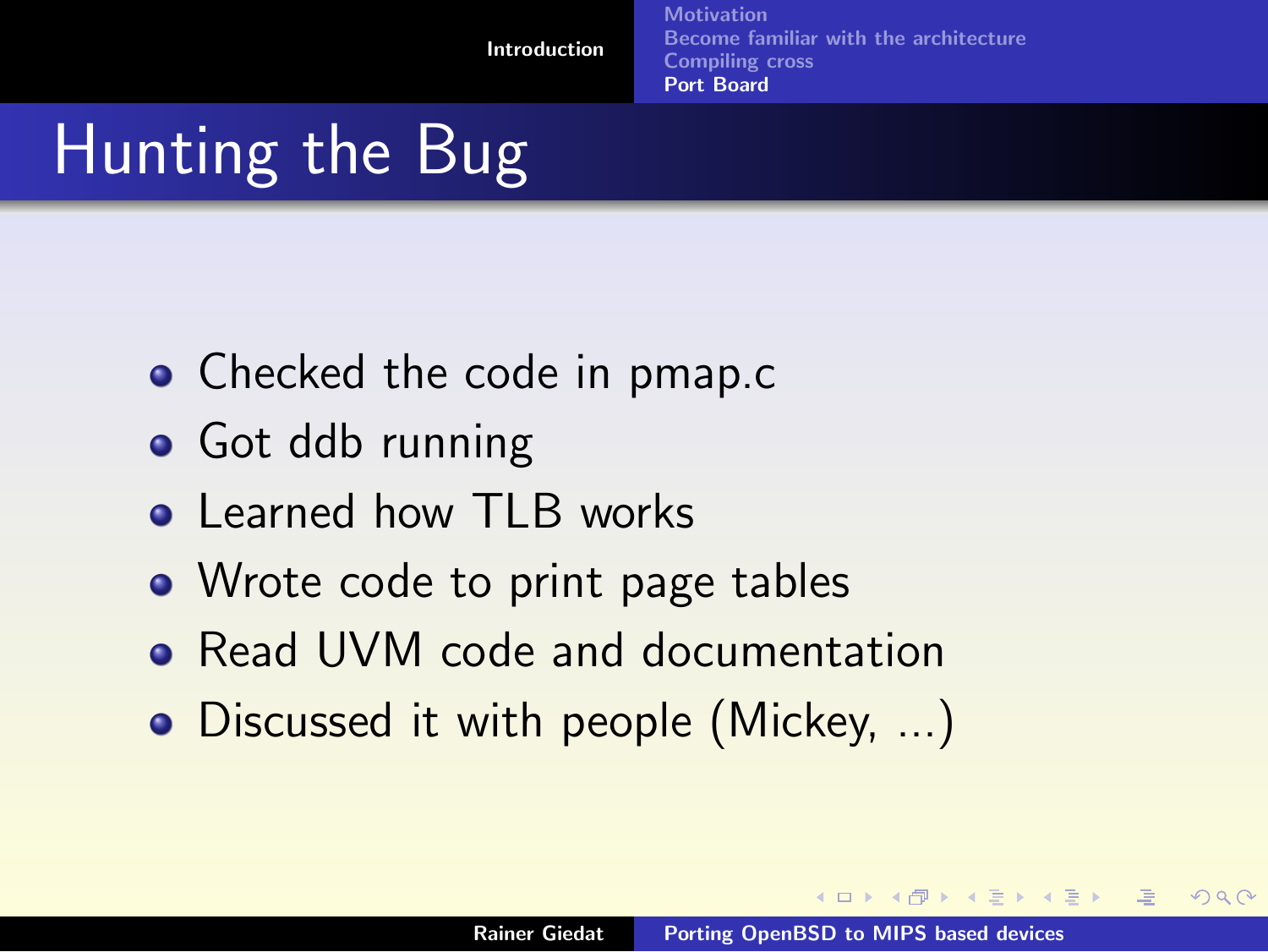**[Motivation](#page-2-0)** [Become familiar with the architecture](#page-6-0) [Compiling cross](#page-7-0) [Port Board](#page-20-0)

# Finding the Bug

- **o** It was elfrdsetroot
- **If prints size of the ramdisk and size of the** image on different bases (hex and decimal)
- **It did not complain, that there is not enough** space
- **•** Searched the bug for weeks, because I can not read and elfrdsetroot can not write ;)

 $4\Box$   $\rightarrow$   $\Box$   $\Box$   $\rightarrow$   $\Box$   $\rightarrow$   $\Box$   $\rightarrow$ 

nar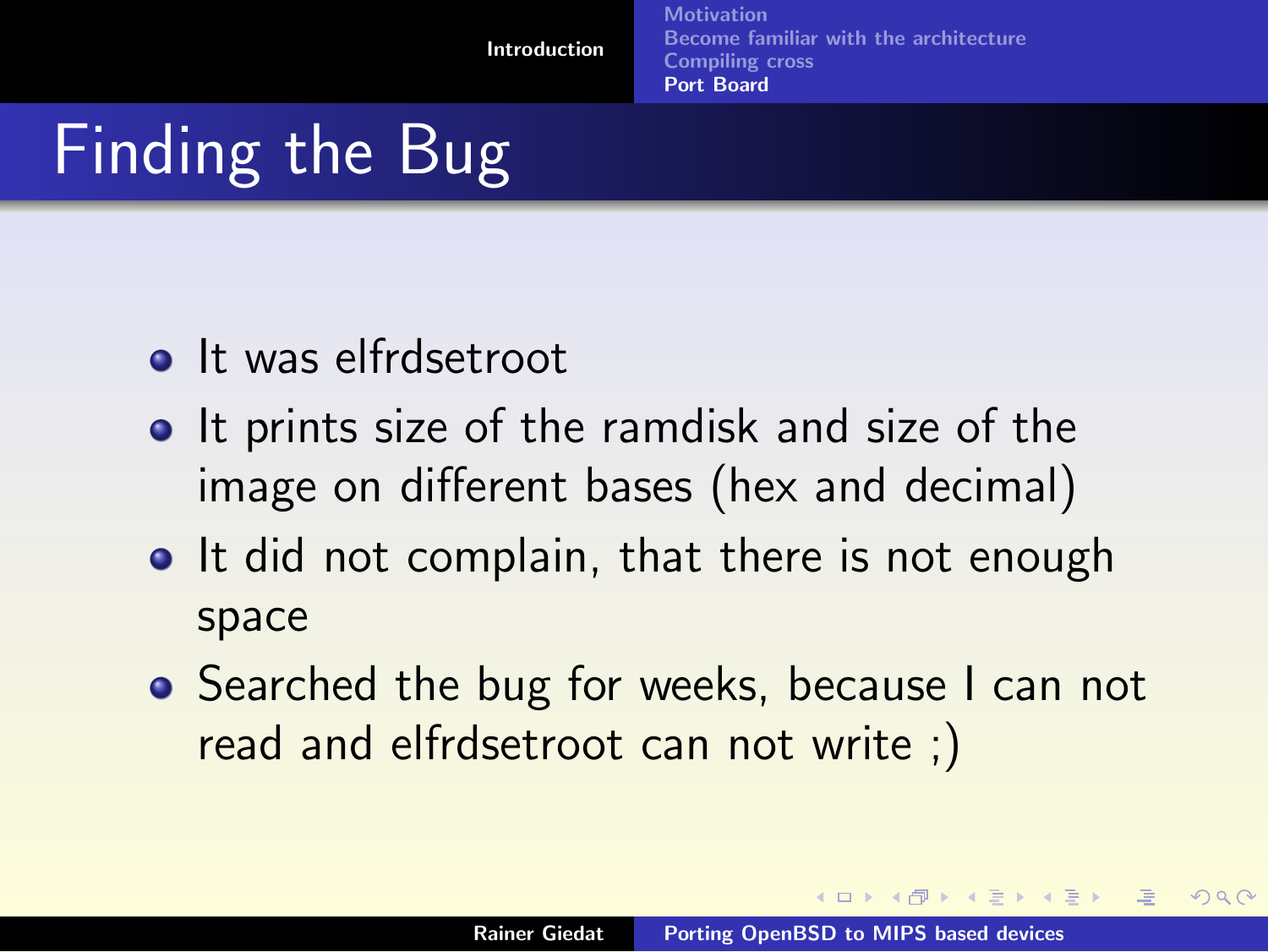**[Motivation](#page-2-0)** [Become familiar with the architecture](#page-6-0) [Compiling cross](#page-7-0) [Port Board](#page-20-0)

### What works so far?

- Kernel is booting
- Console and ddb works
- **o** Interrupts work
- **•** Syscall work
- Init is starting...

**K ロ ▶ K 御 ▶ K 君 ▶ K 君 ▶** ..

唾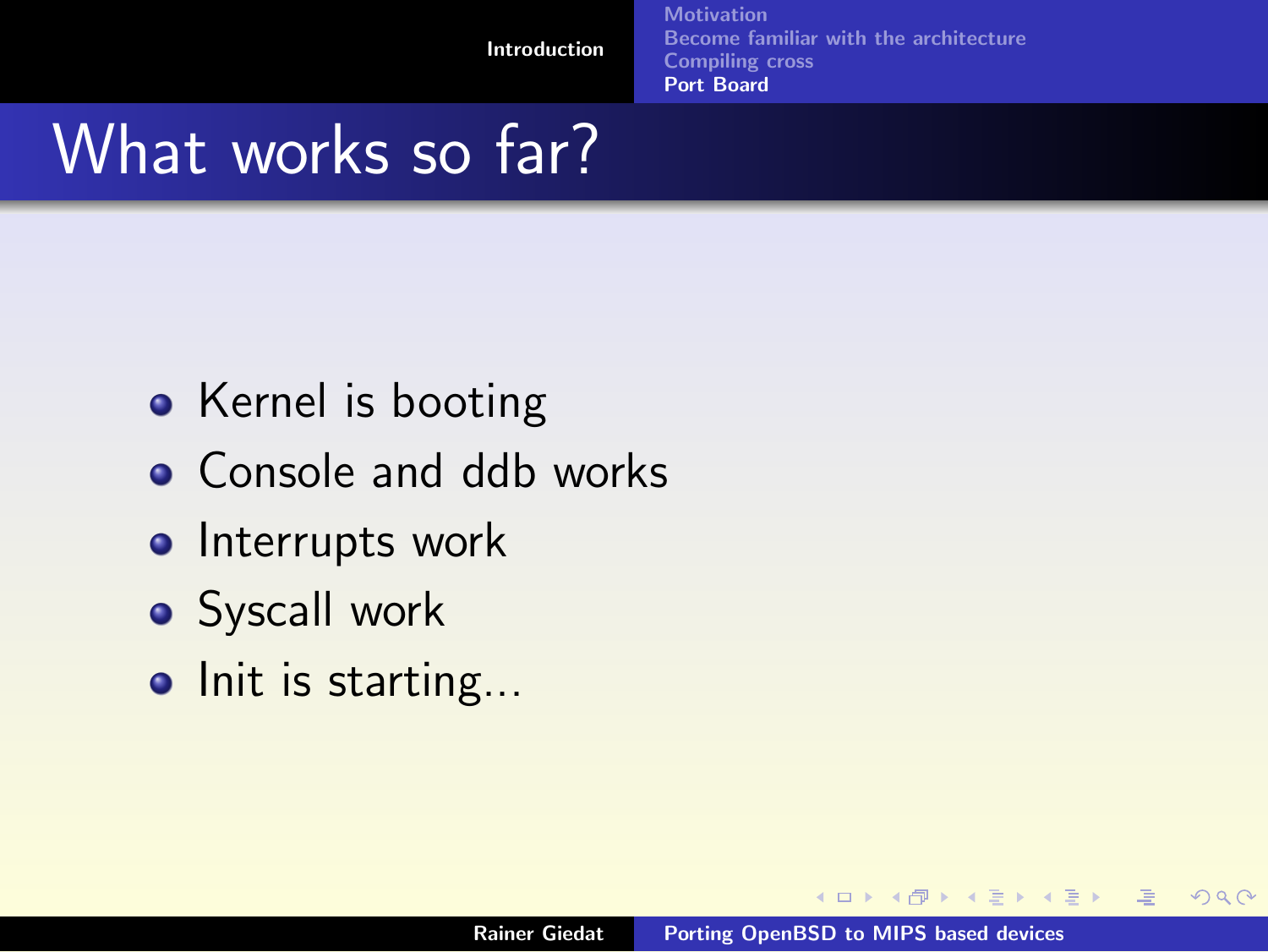**[Motivation](#page-2-0)** [Become familiar with the architecture](#page-6-0) [Compiling cross](#page-7-0) [Port Board](#page-20-0)

## What does not work?

...then it crashes!

- **o** mmap, mprotect, atexit,
- $\bullet$   $\_$ do $\_init$ ,  $\_init$ ,  $\_start$
- **Then it reads the old StackPointer**
- The stack contains crap
- Calling <sub>--</sub>perf init crashes, because of not aligned StackPointer (0x7ffd7ea1)
- In the last syscall, the stack was OK

 $(1, 1)$   $(1, 1)$   $(1, 1)$   $(1, 1)$   $(1, 1)$   $(1, 1)$   $(1, 1)$   $(1, 1)$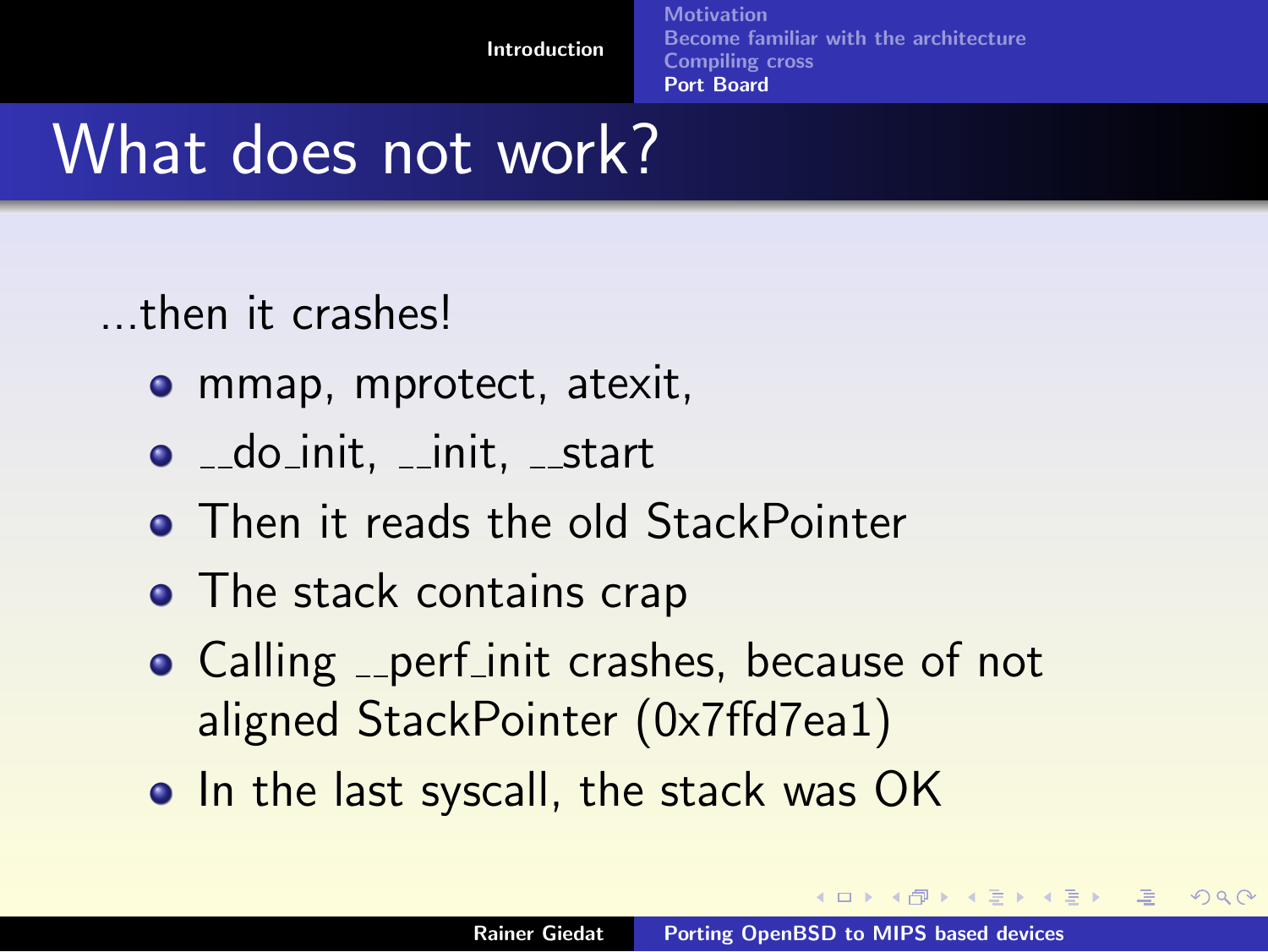**[Motivation](#page-2-0)** [Become familiar with the architecture](#page-6-0) [Compiling cross](#page-7-0) [Port Board](#page-20-0)

## Plans to find the Bug

Port to Qemu/MIPS

- **Emulates MIPS 4k CPU**
- Interrupt controller i8259 PIC
- **•** Timer i8254 PIT
- Then use the Qemu debugger
- Should not be too hard...
- Who wants to help? ;)

**K ロ ≯ K 倒 ≯ K ミ ≯ K ミ ≯**